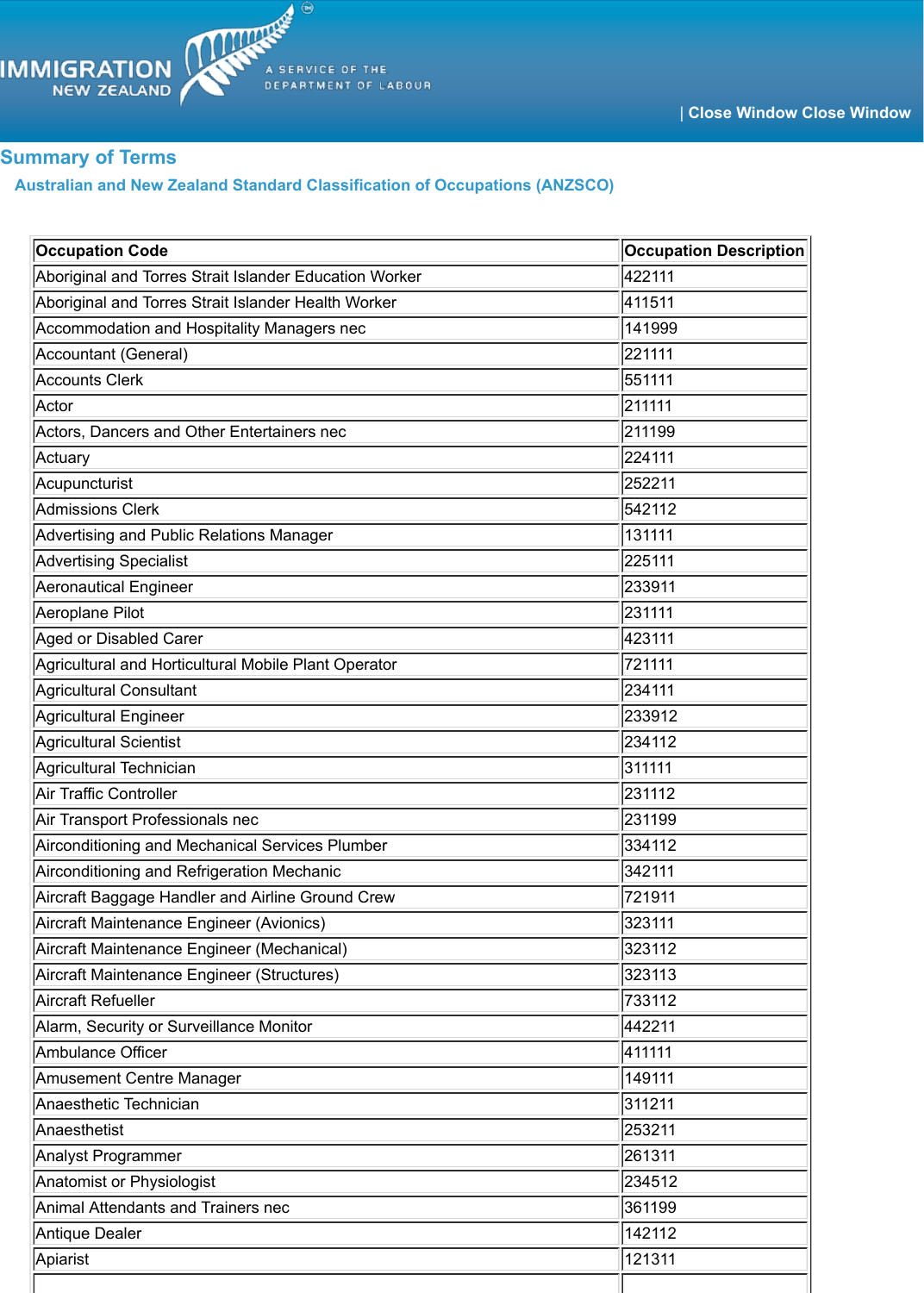| <b>Apparel Cutter</b>                    | 393211 |
|------------------------------------------|--------|
| Aquaculture Farmer                       | 121111 |
| Aquaculture Worker                       | 841111 |
| Arborist                                 | 362212 |
| Architect                                | 232111 |
| Architectural Draftsperson               | 312111 |
| Archivist                                | 224211 |
| <b>Armoured Car Escort</b>               | 442212 |
| Art Director (Film, Television or Stage) | 212311 |
| Art Teacher (Private Tuition)            | 249211 |
| <b>Artistic Director</b>                 | 212111 |
| <b>Arts Administrator or Manager</b>     | 139911 |
| Auctioneer                               | 611111 |
| Audiologist                              | 252711 |
| Author                                   | 212211 |
| Autoglazier                              | 899412 |
| Automobile Drivers nec                   | 731199 |
| <b>Automotive Electrician</b>            | 321111 |
| <b>Backhoe Operator</b>                  | 721212 |
| Baker                                    | 351111 |
| <b>Baking Factory Worker</b>             | 831111 |
| <b>Bank Worker</b>                       | 552111 |
| <b>Bar Attendant</b>                     | 431111 |
| <b>Bar Useful or Busser</b>              | 431911 |
| <b>Barista</b>                           | 431112 |
| <b>Barrister</b>                         | 271111 |
| <b>Beauty Therapist</b>                  | 451111 |
| <b>Bed and Breakfast Operator</b>        | 141911 |
| <b>Beef Cattle Farm Worker</b>           | 841511 |
| <b>Beef Cattle Farmer</b>                | 121312 |
| <b>Betting Agency Counter Clerk</b>      | 561111 |
| <b>Betting Agency Manager</b>            | 142113 |
| <b>Betting Clerks nec</b>                | 561199 |
| <b>Bicycle Mechanic</b>                  | 899911 |
| <b>Binder and Finisher</b>               | 392111 |
| Biochemist                               | 234513 |
| <b>Biomedical Engineer</b>               | 233913 |
| Biotechnologist                          | 234514 |
| <b>Blacksmith</b>                        | 322111 |
| Boarding Kennel or Cattery Operator      | 149911 |
| <b>Boat Builder and Repairer</b>         | 399111 |
| <b>Boiler or Engine Operator</b>         | 712911 |
| <b>Book or Script Editor</b>             | 212212 |
| Bookkeeper                               | 551211 |
| Bookmaker                                | 552311 |
| <b>Bookmaker's Clerk</b>                 | 561112 |
| Botanist                                 | 234515 |
| <b>Brewery Worker</b>                    | 831112 |
| <b>Bricklayer</b>                        | 331111 |
| <b>Broadcast Transmitter Operator</b>    | 399511 |
|                                          |        |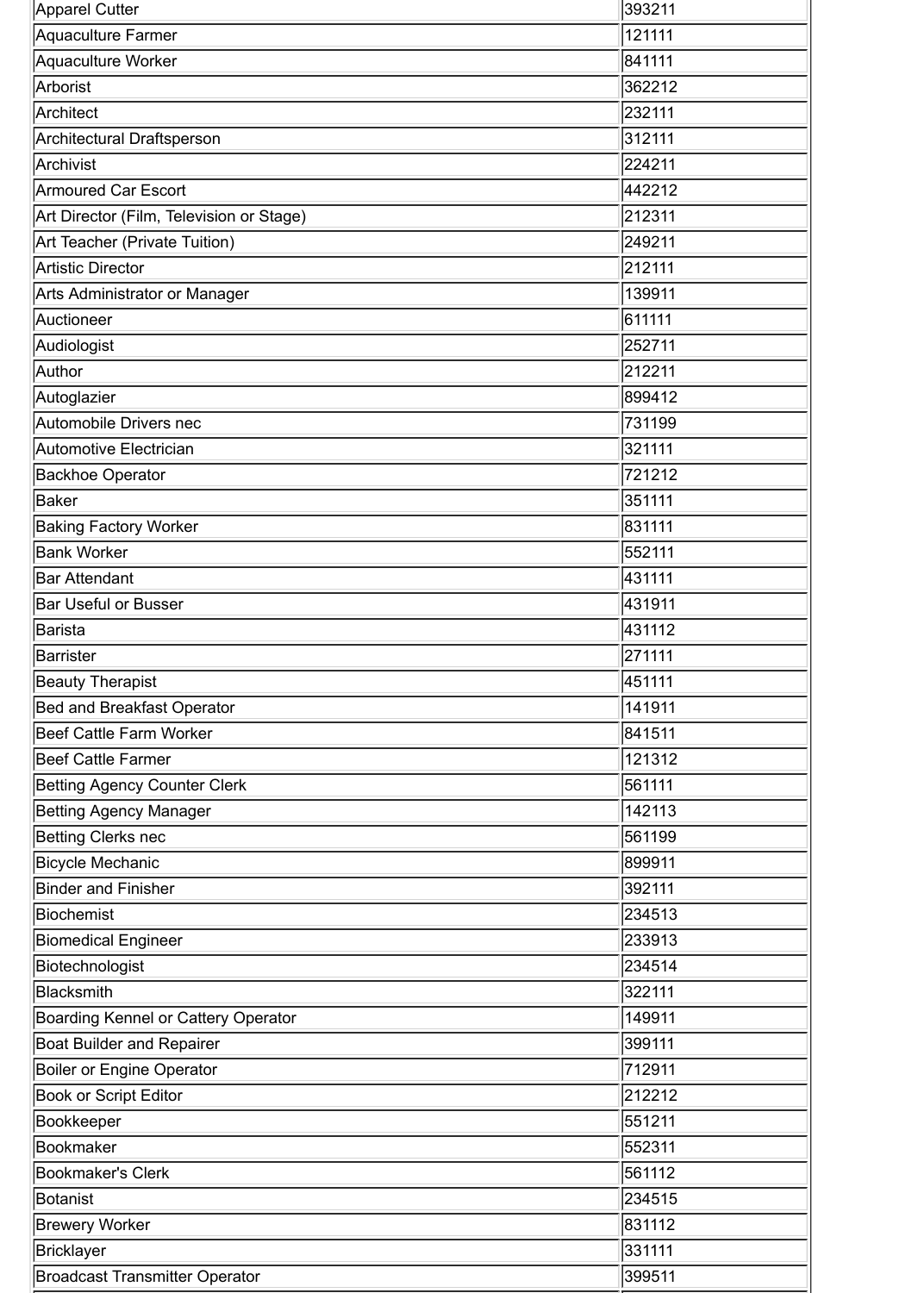| 312999<br><b>Building and Engineering Technicians nec</b><br>312112<br><b>Building Associate</b><br>312113<br><b>Building Inspector</b><br><b>Building Insulation Installer</b><br>821411<br><b>Bulk Materials Handling Plant Operator</b><br>712912<br><b>Bulldozer Operator</b><br>721213<br><b>Bungy Jump Master</b><br>452211<br><b>Bus Driver</b><br>731211<br>612111<br><b>Business Broker</b><br>342311<br><b>Business Machine Mechanic</b><br>351211<br><b>Butcher or Smallgoods Maker</b><br>Cabinetmaker<br>394111 <br>Cabler (Data and Telecommunications)<br>342411<br>Cafe or Restaurant Manager<br>141111<br>Cafe Worker<br>431211<br>149211<br><b>Call or Contact Centre Manager</b><br>541112<br>Call or Contact Centre Operator<br>Call or Contact Centre Team Leader<br>541111<br>399512<br>Camera Operator (Film, Television or Video)<br><b>Canvas Goods Maker</b><br>393111<br>811111<br>Car Detailer<br>899912<br><b>Car Park Attendant</b><br>Caravan Park and Camping Ground Manager<br>141211<br>311212<br>Cardiac Technician<br>253312<br>Cardiologist<br>253512<br>Cardiothoracic Surgeon<br><b>Careers Counsellor</b><br>272111<br>899111 <br>Caretaker<br>331212<br>Carpenter<br>331211<br><b>Carpenter and Joiner</b><br><b>Carpet Cleaner</b><br>811611<br>Cartographer<br>232211<br>621711<br>Cash Van Salesperson<br><b>Cement and Concrete Plant Worker</b><br>839911<br>712913<br><b>Cement Production Plant Operator</b><br><b>Charter and Tour Bus Driver</b><br>731212<br>Chauffeur<br>731111<br>631111<br><b>Checkout Operator</b><br>Chef<br>351311<br>233111<br><b>Chemical Engineer</b><br>399211<br><b>Chemical Plant Operator</b><br>839912<br><b>Chemical Plant Worker</b><br>711911<br><b>Chemical Production Machine Operator</b><br>234211<br>Chemist<br><b>Chemistry Technician</b><br>311411<br><b>Chief Executive or Managing Director</b><br>111111<br><b>Chief Information Officer</b><br>135111<br>134111<br><b>Child Care Centre Manager</b><br><b>Child Care Worker</b><br>421111 | <b>Builder's Labourer</b> | 821111 |
|-------------------------------------------------------------------------------------------------------------------------------------------------------------------------------------------------------------------------------------------------------------------------------------------------------------------------------------------------------------------------------------------------------------------------------------------------------------------------------------------------------------------------------------------------------------------------------------------------------------------------------------------------------------------------------------------------------------------------------------------------------------------------------------------------------------------------------------------------------------------------------------------------------------------------------------------------------------------------------------------------------------------------------------------------------------------------------------------------------------------------------------------------------------------------------------------------------------------------------------------------------------------------------------------------------------------------------------------------------------------------------------------------------------------------------------------------------------------------------------------------------------------------------------------------------------------------------------------------------------------------------------------------------------------------------------------------------------------------------------------------------------------------------------------------------------------------------------------------------------------------------------------------------------------------------------------------------------------------------------------------------------------------------------------|---------------------------|--------|
|                                                                                                                                                                                                                                                                                                                                                                                                                                                                                                                                                                                                                                                                                                                                                                                                                                                                                                                                                                                                                                                                                                                                                                                                                                                                                                                                                                                                                                                                                                                                                                                                                                                                                                                                                                                                                                                                                                                                                                                                                                           |                           |        |
|                                                                                                                                                                                                                                                                                                                                                                                                                                                                                                                                                                                                                                                                                                                                                                                                                                                                                                                                                                                                                                                                                                                                                                                                                                                                                                                                                                                                                                                                                                                                                                                                                                                                                                                                                                                                                                                                                                                                                                                                                                           |                           |        |
|                                                                                                                                                                                                                                                                                                                                                                                                                                                                                                                                                                                                                                                                                                                                                                                                                                                                                                                                                                                                                                                                                                                                                                                                                                                                                                                                                                                                                                                                                                                                                                                                                                                                                                                                                                                                                                                                                                                                                                                                                                           |                           |        |
|                                                                                                                                                                                                                                                                                                                                                                                                                                                                                                                                                                                                                                                                                                                                                                                                                                                                                                                                                                                                                                                                                                                                                                                                                                                                                                                                                                                                                                                                                                                                                                                                                                                                                                                                                                                                                                                                                                                                                                                                                                           |                           |        |
|                                                                                                                                                                                                                                                                                                                                                                                                                                                                                                                                                                                                                                                                                                                                                                                                                                                                                                                                                                                                                                                                                                                                                                                                                                                                                                                                                                                                                                                                                                                                                                                                                                                                                                                                                                                                                                                                                                                                                                                                                                           |                           |        |
|                                                                                                                                                                                                                                                                                                                                                                                                                                                                                                                                                                                                                                                                                                                                                                                                                                                                                                                                                                                                                                                                                                                                                                                                                                                                                                                                                                                                                                                                                                                                                                                                                                                                                                                                                                                                                                                                                                                                                                                                                                           |                           |        |
|                                                                                                                                                                                                                                                                                                                                                                                                                                                                                                                                                                                                                                                                                                                                                                                                                                                                                                                                                                                                                                                                                                                                                                                                                                                                                                                                                                                                                                                                                                                                                                                                                                                                                                                                                                                                                                                                                                                                                                                                                                           |                           |        |
|                                                                                                                                                                                                                                                                                                                                                                                                                                                                                                                                                                                                                                                                                                                                                                                                                                                                                                                                                                                                                                                                                                                                                                                                                                                                                                                                                                                                                                                                                                                                                                                                                                                                                                                                                                                                                                                                                                                                                                                                                                           |                           |        |
|                                                                                                                                                                                                                                                                                                                                                                                                                                                                                                                                                                                                                                                                                                                                                                                                                                                                                                                                                                                                                                                                                                                                                                                                                                                                                                                                                                                                                                                                                                                                                                                                                                                                                                                                                                                                                                                                                                                                                                                                                                           |                           |        |
|                                                                                                                                                                                                                                                                                                                                                                                                                                                                                                                                                                                                                                                                                                                                                                                                                                                                                                                                                                                                                                                                                                                                                                                                                                                                                                                                                                                                                                                                                                                                                                                                                                                                                                                                                                                                                                                                                                                                                                                                                                           |                           |        |
|                                                                                                                                                                                                                                                                                                                                                                                                                                                                                                                                                                                                                                                                                                                                                                                                                                                                                                                                                                                                                                                                                                                                                                                                                                                                                                                                                                                                                                                                                                                                                                                                                                                                                                                                                                                                                                                                                                                                                                                                                                           |                           |        |
|                                                                                                                                                                                                                                                                                                                                                                                                                                                                                                                                                                                                                                                                                                                                                                                                                                                                                                                                                                                                                                                                                                                                                                                                                                                                                                                                                                                                                                                                                                                                                                                                                                                                                                                                                                                                                                                                                                                                                                                                                                           |                           |        |
|                                                                                                                                                                                                                                                                                                                                                                                                                                                                                                                                                                                                                                                                                                                                                                                                                                                                                                                                                                                                                                                                                                                                                                                                                                                                                                                                                                                                                                                                                                                                                                                                                                                                                                                                                                                                                                                                                                                                                                                                                                           |                           |        |
|                                                                                                                                                                                                                                                                                                                                                                                                                                                                                                                                                                                                                                                                                                                                                                                                                                                                                                                                                                                                                                                                                                                                                                                                                                                                                                                                                                                                                                                                                                                                                                                                                                                                                                                                                                                                                                                                                                                                                                                                                                           |                           |        |
|                                                                                                                                                                                                                                                                                                                                                                                                                                                                                                                                                                                                                                                                                                                                                                                                                                                                                                                                                                                                                                                                                                                                                                                                                                                                                                                                                                                                                                                                                                                                                                                                                                                                                                                                                                                                                                                                                                                                                                                                                                           |                           |        |
|                                                                                                                                                                                                                                                                                                                                                                                                                                                                                                                                                                                                                                                                                                                                                                                                                                                                                                                                                                                                                                                                                                                                                                                                                                                                                                                                                                                                                                                                                                                                                                                                                                                                                                                                                                                                                                                                                                                                                                                                                                           |                           |        |
|                                                                                                                                                                                                                                                                                                                                                                                                                                                                                                                                                                                                                                                                                                                                                                                                                                                                                                                                                                                                                                                                                                                                                                                                                                                                                                                                                                                                                                                                                                                                                                                                                                                                                                                                                                                                                                                                                                                                                                                                                                           |                           |        |
|                                                                                                                                                                                                                                                                                                                                                                                                                                                                                                                                                                                                                                                                                                                                                                                                                                                                                                                                                                                                                                                                                                                                                                                                                                                                                                                                                                                                                                                                                                                                                                                                                                                                                                                                                                                                                                                                                                                                                                                                                                           |                           |        |
|                                                                                                                                                                                                                                                                                                                                                                                                                                                                                                                                                                                                                                                                                                                                                                                                                                                                                                                                                                                                                                                                                                                                                                                                                                                                                                                                                                                                                                                                                                                                                                                                                                                                                                                                                                                                                                                                                                                                                                                                                                           |                           |        |
|                                                                                                                                                                                                                                                                                                                                                                                                                                                                                                                                                                                                                                                                                                                                                                                                                                                                                                                                                                                                                                                                                                                                                                                                                                                                                                                                                                                                                                                                                                                                                                                                                                                                                                                                                                                                                                                                                                                                                                                                                                           |                           |        |
|                                                                                                                                                                                                                                                                                                                                                                                                                                                                                                                                                                                                                                                                                                                                                                                                                                                                                                                                                                                                                                                                                                                                                                                                                                                                                                                                                                                                                                                                                                                                                                                                                                                                                                                                                                                                                                                                                                                                                                                                                                           |                           |        |
|                                                                                                                                                                                                                                                                                                                                                                                                                                                                                                                                                                                                                                                                                                                                                                                                                                                                                                                                                                                                                                                                                                                                                                                                                                                                                                                                                                                                                                                                                                                                                                                                                                                                                                                                                                                                                                                                                                                                                                                                                                           |                           |        |
|                                                                                                                                                                                                                                                                                                                                                                                                                                                                                                                                                                                                                                                                                                                                                                                                                                                                                                                                                                                                                                                                                                                                                                                                                                                                                                                                                                                                                                                                                                                                                                                                                                                                                                                                                                                                                                                                                                                                                                                                                                           |                           |        |
|                                                                                                                                                                                                                                                                                                                                                                                                                                                                                                                                                                                                                                                                                                                                                                                                                                                                                                                                                                                                                                                                                                                                                                                                                                                                                                                                                                                                                                                                                                                                                                                                                                                                                                                                                                                                                                                                                                                                                                                                                                           |                           |        |
|                                                                                                                                                                                                                                                                                                                                                                                                                                                                                                                                                                                                                                                                                                                                                                                                                                                                                                                                                                                                                                                                                                                                                                                                                                                                                                                                                                                                                                                                                                                                                                                                                                                                                                                                                                                                                                                                                                                                                                                                                                           |                           |        |
|                                                                                                                                                                                                                                                                                                                                                                                                                                                                                                                                                                                                                                                                                                                                                                                                                                                                                                                                                                                                                                                                                                                                                                                                                                                                                                                                                                                                                                                                                                                                                                                                                                                                                                                                                                                                                                                                                                                                                                                                                                           |                           |        |
|                                                                                                                                                                                                                                                                                                                                                                                                                                                                                                                                                                                                                                                                                                                                                                                                                                                                                                                                                                                                                                                                                                                                                                                                                                                                                                                                                                                                                                                                                                                                                                                                                                                                                                                                                                                                                                                                                                                                                                                                                                           |                           |        |
|                                                                                                                                                                                                                                                                                                                                                                                                                                                                                                                                                                                                                                                                                                                                                                                                                                                                                                                                                                                                                                                                                                                                                                                                                                                                                                                                                                                                                                                                                                                                                                                                                                                                                                                                                                                                                                                                                                                                                                                                                                           |                           |        |
|                                                                                                                                                                                                                                                                                                                                                                                                                                                                                                                                                                                                                                                                                                                                                                                                                                                                                                                                                                                                                                                                                                                                                                                                                                                                                                                                                                                                                                                                                                                                                                                                                                                                                                                                                                                                                                                                                                                                                                                                                                           |                           |        |
|                                                                                                                                                                                                                                                                                                                                                                                                                                                                                                                                                                                                                                                                                                                                                                                                                                                                                                                                                                                                                                                                                                                                                                                                                                                                                                                                                                                                                                                                                                                                                                                                                                                                                                                                                                                                                                                                                                                                                                                                                                           |                           |        |
|                                                                                                                                                                                                                                                                                                                                                                                                                                                                                                                                                                                                                                                                                                                                                                                                                                                                                                                                                                                                                                                                                                                                                                                                                                                                                                                                                                                                                                                                                                                                                                                                                                                                                                                                                                                                                                                                                                                                                                                                                                           |                           |        |
|                                                                                                                                                                                                                                                                                                                                                                                                                                                                                                                                                                                                                                                                                                                                                                                                                                                                                                                                                                                                                                                                                                                                                                                                                                                                                                                                                                                                                                                                                                                                                                                                                                                                                                                                                                                                                                                                                                                                                                                                                                           |                           |        |
|                                                                                                                                                                                                                                                                                                                                                                                                                                                                                                                                                                                                                                                                                                                                                                                                                                                                                                                                                                                                                                                                                                                                                                                                                                                                                                                                                                                                                                                                                                                                                                                                                                                                                                                                                                                                                                                                                                                                                                                                                                           |                           |        |
|                                                                                                                                                                                                                                                                                                                                                                                                                                                                                                                                                                                                                                                                                                                                                                                                                                                                                                                                                                                                                                                                                                                                                                                                                                                                                                                                                                                                                                                                                                                                                                                                                                                                                                                                                                                                                                                                                                                                                                                                                                           |                           |        |
|                                                                                                                                                                                                                                                                                                                                                                                                                                                                                                                                                                                                                                                                                                                                                                                                                                                                                                                                                                                                                                                                                                                                                                                                                                                                                                                                                                                                                                                                                                                                                                                                                                                                                                                                                                                                                                                                                                                                                                                                                                           |                           |        |
|                                                                                                                                                                                                                                                                                                                                                                                                                                                                                                                                                                                                                                                                                                                                                                                                                                                                                                                                                                                                                                                                                                                                                                                                                                                                                                                                                                                                                                                                                                                                                                                                                                                                                                                                                                                                                                                                                                                                                                                                                                           |                           |        |
|                                                                                                                                                                                                                                                                                                                                                                                                                                                                                                                                                                                                                                                                                                                                                                                                                                                                                                                                                                                                                                                                                                                                                                                                                                                                                                                                                                                                                                                                                                                                                                                                                                                                                                                                                                                                                                                                                                                                                                                                                                           |                           |        |
|                                                                                                                                                                                                                                                                                                                                                                                                                                                                                                                                                                                                                                                                                                                                                                                                                                                                                                                                                                                                                                                                                                                                                                                                                                                                                                                                                                                                                                                                                                                                                                                                                                                                                                                                                                                                                                                                                                                                                                                                                                           |                           |        |
|                                                                                                                                                                                                                                                                                                                                                                                                                                                                                                                                                                                                                                                                                                                                                                                                                                                                                                                                                                                                                                                                                                                                                                                                                                                                                                                                                                                                                                                                                                                                                                                                                                                                                                                                                                                                                                                                                                                                                                                                                                           |                           |        |
|                                                                                                                                                                                                                                                                                                                                                                                                                                                                                                                                                                                                                                                                                                                                                                                                                                                                                                                                                                                                                                                                                                                                                                                                                                                                                                                                                                                                                                                                                                                                                                                                                                                                                                                                                                                                                                                                                                                                                                                                                                           |                           |        |
|                                                                                                                                                                                                                                                                                                                                                                                                                                                                                                                                                                                                                                                                                                                                                                                                                                                                                                                                                                                                                                                                                                                                                                                                                                                                                                                                                                                                                                                                                                                                                                                                                                                                                                                                                                                                                                                                                                                                                                                                                                           |                           |        |
|                                                                                                                                                                                                                                                                                                                                                                                                                                                                                                                                                                                                                                                                                                                                                                                                                                                                                                                                                                                                                                                                                                                                                                                                                                                                                                                                                                                                                                                                                                                                                                                                                                                                                                                                                                                                                                                                                                                                                                                                                                           |                           |        |
|                                                                                                                                                                                                                                                                                                                                                                                                                                                                                                                                                                                                                                                                                                                                                                                                                                                                                                                                                                                                                                                                                                                                                                                                                                                                                                                                                                                                                                                                                                                                                                                                                                                                                                                                                                                                                                                                                                                                                                                                                                           |                           |        |
|                                                                                                                                                                                                                                                                                                                                                                                                                                                                                                                                                                                                                                                                                                                                                                                                                                                                                                                                                                                                                                                                                                                                                                                                                                                                                                                                                                                                                                                                                                                                                                                                                                                                                                                                                                                                                                                                                                                                                                                                                                           |                           |        |
|                                                                                                                                                                                                                                                                                                                                                                                                                                                                                                                                                                                                                                                                                                                                                                                                                                                                                                                                                                                                                                                                                                                                                                                                                                                                                                                                                                                                                                                                                                                                                                                                                                                                                                                                                                                                                                                                                                                                                                                                                                           |                           |        |
|                                                                                                                                                                                                                                                                                                                                                                                                                                                                                                                                                                                                                                                                                                                                                                                                                                                                                                                                                                                                                                                                                                                                                                                                                                                                                                                                                                                                                                                                                                                                                                                                                                                                                                                                                                                                                                                                                                                                                                                                                                           |                           |        |
|                                                                                                                                                                                                                                                                                                                                                                                                                                                                                                                                                                                                                                                                                                                                                                                                                                                                                                                                                                                                                                                                                                                                                                                                                                                                                                                                                                                                                                                                                                                                                                                                                                                                                                                                                                                                                                                                                                                                                                                                                                           |                           |        |
|                                                                                                                                                                                                                                                                                                                                                                                                                                                                                                                                                                                                                                                                                                                                                                                                                                                                                                                                                                                                                                                                                                                                                                                                                                                                                                                                                                                                                                                                                                                                                                                                                                                                                                                                                                                                                                                                                                                                                                                                                                           |                           |        |
|                                                                                                                                                                                                                                                                                                                                                                                                                                                                                                                                                                                                                                                                                                                                                                                                                                                                                                                                                                                                                                                                                                                                                                                                                                                                                                                                                                                                                                                                                                                                                                                                                                                                                                                                                                                                                                                                                                                                                                                                                                           |                           |        |

Ш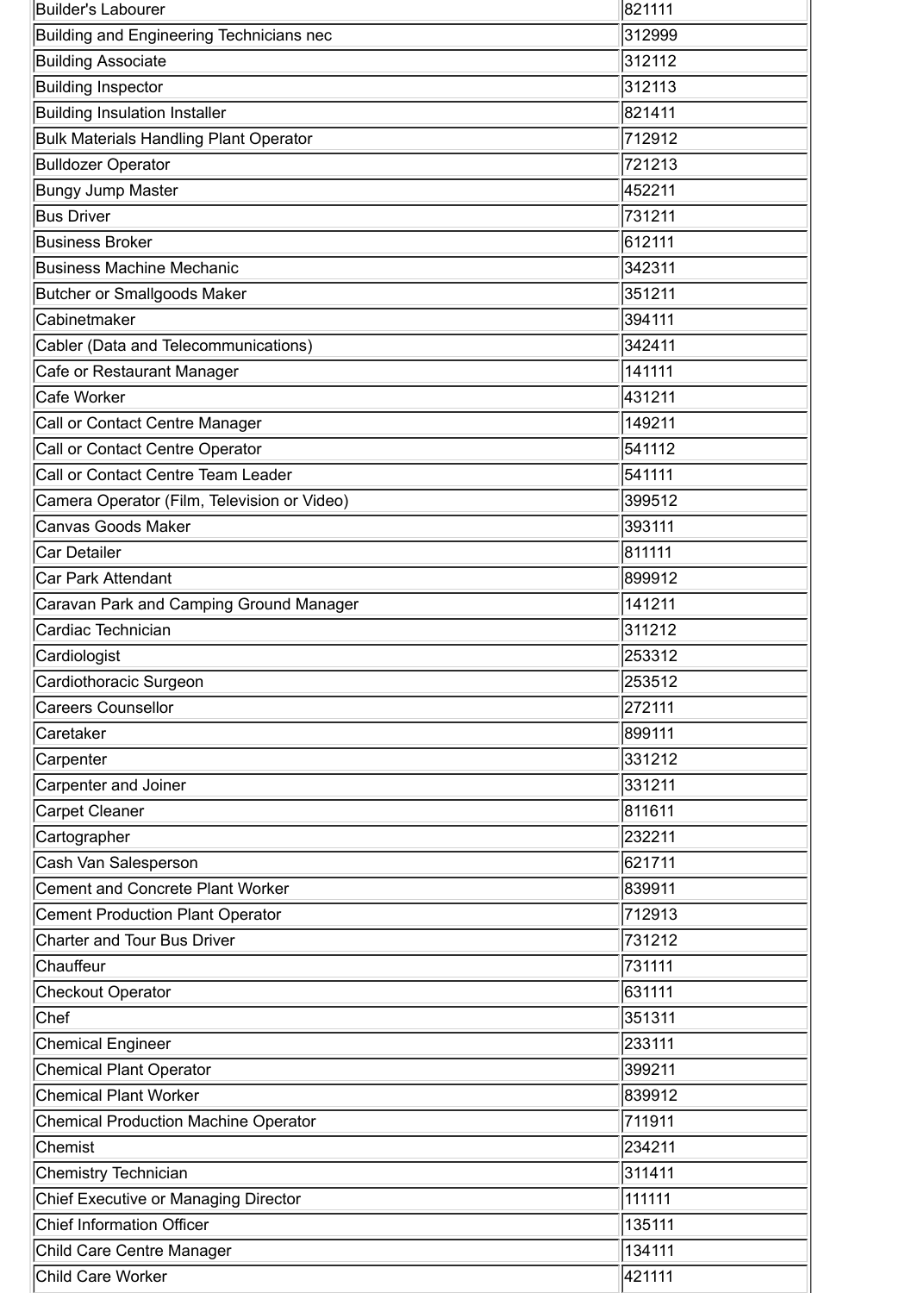| <b>Child or Youth Residential Care Assistant</b>                 | 423411 |
|------------------------------------------------------------------|--------|
| Chiropractor                                                     | 252111 |
| <b>Chocolate Packer</b>                                          | 832111 |
| Cinema or Theatre Manager                                        | 149912 |
| <b>Civil Celebrant</b>                                           | 451811 |
| <b>Civil Engineer</b>                                            | 233211 |
| <b>Civil Engineering Draftsperson</b>                            | 312211 |
| Civil Engineering Technician                                     | 312212 |
| <b>Classified Advertising Clerk</b>                              | 561911 |
| <b>Clay Processing Factory Worker</b>                            | 839913 |
| <b>Clay Products Machine Operator</b>                            | 711111 |
| Clay, Concrete, Glass and Stone Processing Machine Operators nec | 711199 |
| <b>Cleaners nec</b>                                              | 811699 |
| <b>Clerical and Administrative Workers nec</b>                   | 599999 |
| <b>Clerical and Office Support Workers nec</b>                   | 561999 |
| <b>Clerk of Court</b>                                            | 599211 |
| <b>Clinical Haematologist</b>                                    | 253313 |
| <b>Clinical Oncologist</b>                                       | 253314 |
| <b>Clinical Psychologist</b>                                     | 272311 |
| <b>Clothing Patternmaker</b>                                     | 393212 |
| <b>Clothing Trades Workers nec</b>                               | 393299 |
| Coding Clerk                                                     | 599911 |
| <b>Commercial Cleaner</b>                                        | 811211 |
| <b>Commercial Housekeeper</b>                                    | 811411 |
| <b>Commissioned Defence Force Officer</b>                        | 139111 |
| <b>Commissioned Fire Officer</b>                                 | 139112 |
| <b>Commissioned Police Officer</b>                               | 139113 |
| <b>Commodities Trader</b>                                        | 222111 |
| <b>Communications Operator</b>                                   | 342312 |
| <b>Community Arts Worker</b>                                     | 272611 |
| <b>Community Worker</b>                                          | 411711 |
| <b>Company Secretary</b>                                         | 221211 |
| Complementary Health Therapists nec                              | 252299 |
| Composer                                                         | 211211 |
| <b>Computer Network and Systems Engineer</b>                     | 263111 |
| <b>Concrete Batching Plant Operator</b>                          | 712914 |
| <b>Concrete Products Machine Operator</b>                        | 711112 |
| Concrete Pump Operator                                           | 712915 |
| Concreter                                                        | 821211 |
| <b>Confectionery Maker</b>                                       | 831113 |
| <b>Conference and Event Organiser</b>                            | 149311 |
| <b>Conservation Officer</b>                                      | 234311 |
| Conservator                                                      | 234911 |
| <b>Construction Estimator</b>                                    | 312114 |
|                                                                  |        |
| <b>Construction Project Manager</b>                              | 133111 |
| <b>Construction Rigger</b>                                       | 821711 |
| <b>Container Filler</b>                                          | 832112 |
| <b>Contract Administrator</b>                                    | 511111 |
| Conveyancer                                                      | 599111 |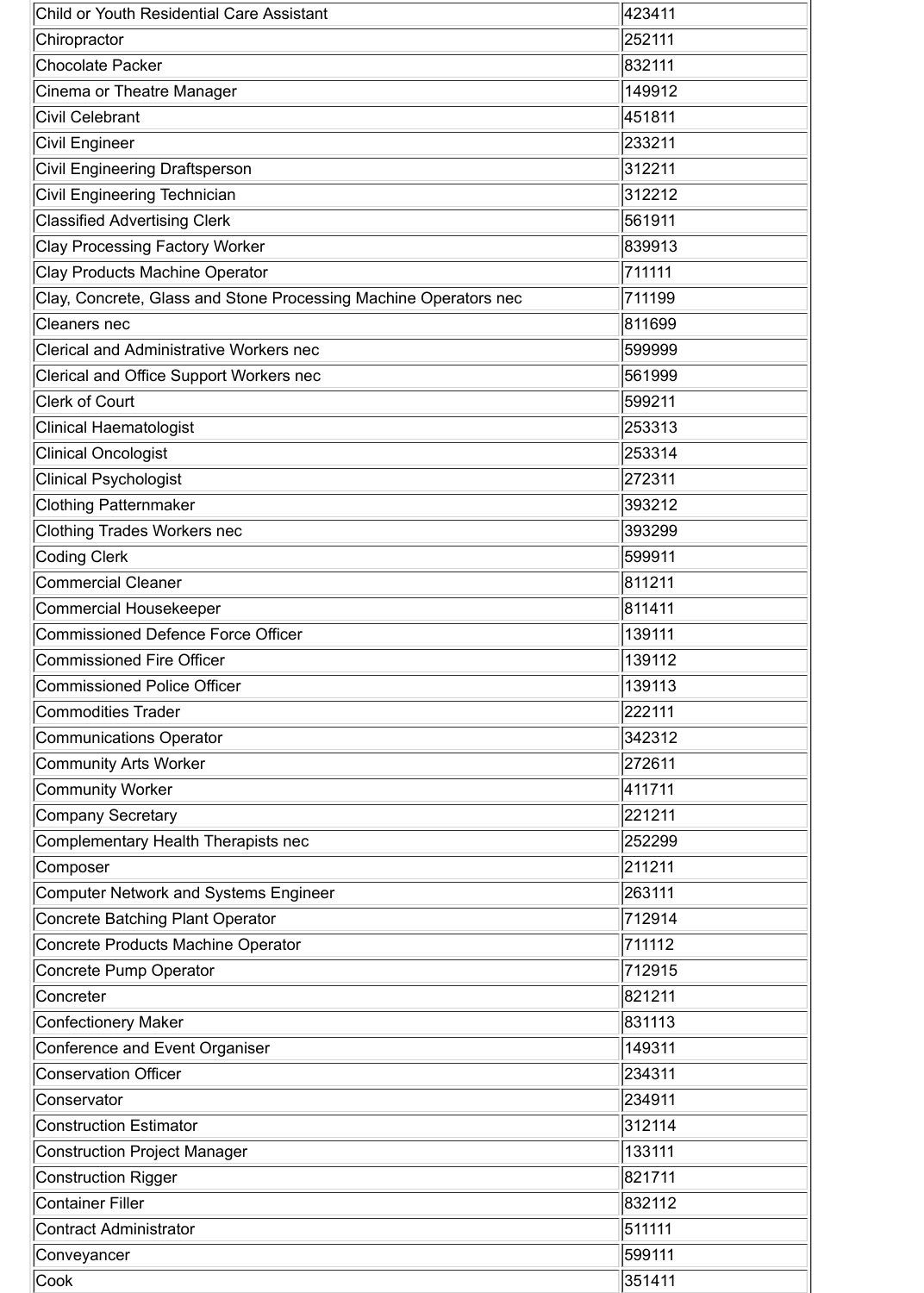| Copywriter                                                      | 212411 |
|-----------------------------------------------------------------|--------|
| <b>Corporate General Manager</b>                                | 111211 |
| <b>Corporate Services Manager</b>                               | 132111 |
| <b>Corporate Treasurer</b>                                      | 221212 |
| <b>Cost Clerk</b>                                               | 551112 |
| <b>Cotton Grower</b>                                            | 121211 |
| Counsellors nec                                                 | 272199 |
| Courier                                                         | 561211 |
| Court Bailiff or Sheriff (Aus) / Court Collections Officer (NZ) | 599212 |
| Court Orderly (Aus) / Court Registry Officer (NZ)               | 599213 |
| <b>Crane Chaser</b>                                             | 821911 |
| Crane, Hoist or Lift Operator                                   | 712111 |
| <b>Credit or Loans Officer</b>                                  | 552211 |
| Crop Farm Workers nec                                           | 841299 |
| Crop Farmers nec                                                | 121299 |
| <b>Crossing Supervisor</b>                                      | 899913 |
| <b>Crowd Controller</b>                                         | 442213 |
| <b>Customer Service Manager</b>                                 | 149212 |
| <b>Customs Officer</b>                                          | 599511 |
| Dairy Cattle Farm Worker                                        | 841512 |
| Dairy Cattle Farmer                                             | 121313 |
| Dairy Products Maker                                            | 831114 |
| Dance Teacher (Private Tuition)                                 | 249212 |
| Dancer or Choreographer                                         | 211112 |
| Data Entry Operator                                             | 532111 |
| Database Administrator                                          | 262111 |
| <b>Debt Collector</b>                                           | 599311 |
| Deck Hand                                                       | 899211 |
| Deer Farmer                                                     | 121314 |
| Defence Force Member - Other Ranks                              | 441111 |
| Defence Force Senior Officer                                    | 111212 |
| <b>Delivery Driver</b>                                          | 732111 |
| <b>Dental Assistant</b>                                         | 423211 |
| Dental Hygienist                                                | 411211 |
| <b>Dental Prosthetist</b>                                       | 411212 |
| <b>Dental Specialist</b>                                        | 252311 |
| Dental Technician                                               | 411213 |
| <b>Dental Therapist</b>                                         | 411214 |
| Dentist                                                         | 252312 |
| Dermatologist                                                   | 253911 |
| Despatching and Receiving Clerk                                 | 591211 |
| Detective                                                       | 441311 |
| Developer Programmer                                            | 261312 |
| <b>Diesel Motor Mechanic</b>                                    | 321212 |
| Dietitian                                                       | 251111 |
| Director (Film, Television, Radio or Stage)                     | 212312 |
| Director of Photography                                         | 212313 |
| <b>Disabilities Services Officer</b>                            | 411712 |
| Diver                                                           | 399911 |
| <b>Diversional Therapist</b>                                    | 411311 |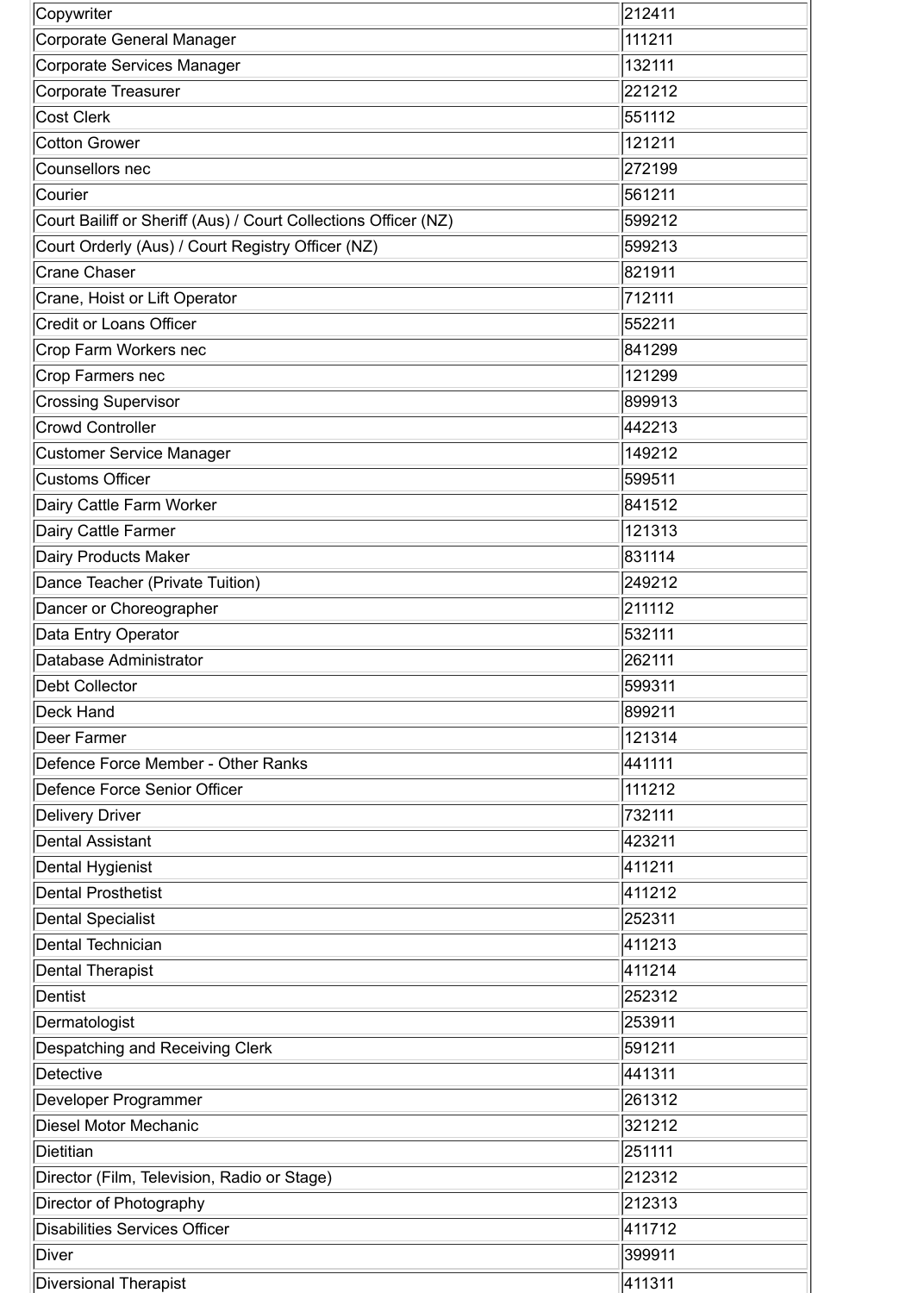| Diving Instructor (Open Water)                               | 452311 |
|--------------------------------------------------------------|--------|
| Dog Handler or Trainer                                       | 361111 |
| Dog or Horse Racing Official                                 | 452318 |
| Domestic Cleaner                                             | 811311 |
| Domestic Housekeeper                                         | 811412 |
| Doorperson or Luggage Porter                                 | 431912 |
| Door-to-door Salesperson                                     | 621712 |
| Drainage, Sewerage and Stormwater Labourer                   | 821112 |
| Drainer (Aus) / Drainlayer (NZ)                              | 334113 |
| Drama Teacher (Private Tuition)                              | 249213 |
| <b>Dressmaker or Tailor</b>                                  | 393213 |
| Driller                                                      | 712211 |
| Driller's Assistant                                          | 821912 |
| Driving Instructor                                           | 451211 |
| Drug and Alcohol Counsellor                                  | 272112 |
| Drycleaner                                                   | 811512 |
| Early Childhood (Pre-primary School) Teacher                 | 241111 |
| Earth Science Technician                                     | 311412 |
| <b>Earthmoving Labourer</b>                                  | 821113 |
| Earthmoving Plant Operator (General)                         | 721211 |
| Economist                                                    | 224311 |
| <b>Education Adviser</b>                                     | 249111 |
| <b>Education Managers nec</b>                                | 134499 |
| <b>Education Reviewer</b>                                    | 249112 |
| <b>Educational Psychologist</b>                              | 272312 |
| <b>Electorate Officer</b>                                    | 224911 |
| <b>Electrical Engineer</b>                                   | 233311 |
| <b>Electrical Engineering Draftsperson</b>                   | 312311 |
| <b>Electrical Engineering Technician</b>                     | 312312 |
| Electrical Linesworker (Aus) / Electrical Line Mechanic (NZ) | 342211 |
| <b>Electrical or Telecommunications Trades Assistant</b>     | 899914 |
| Electrician (General)                                        | 341111 |
| Electrician (Special Class)                                  | 341112 |
| <b>Electronic Engineering Draftsperson</b>                   | 312411 |
| Electronic Engineering Technician                            | 312412 |
| <b>Electronic Equipment Trades Worker</b>                    | 342313 |
| Electronic Instrument Trades Worker (General)                | 342314 |
| Electronic Instrument Trades Worker (Special Class)          | 342315 |
| <b>Electronics Engineer</b>                                  | 233411 |
| Electroplater                                                | 322112 |
| <b>Emergency Medicine Specialist</b>                         | 253912 |
| <b>Emergency Service Worker</b>                              | 441211 |
| Endocrinologist                                              | 253315 |
| <b>Engineering Manager</b>                                   | 133211 |
| Engineering Patternmaker                                     | 323411 |
| <b>Engineering Production Systems Worker</b>                 | 712311 |
| <b>Engineering Professionals nec</b>                         | 233999 |
| <b>Engineering Technologist</b>                              | 233914 |
| Engraver                                                     | 323311 |
| <b>Enrolled Nurse</b>                                        | 411411 |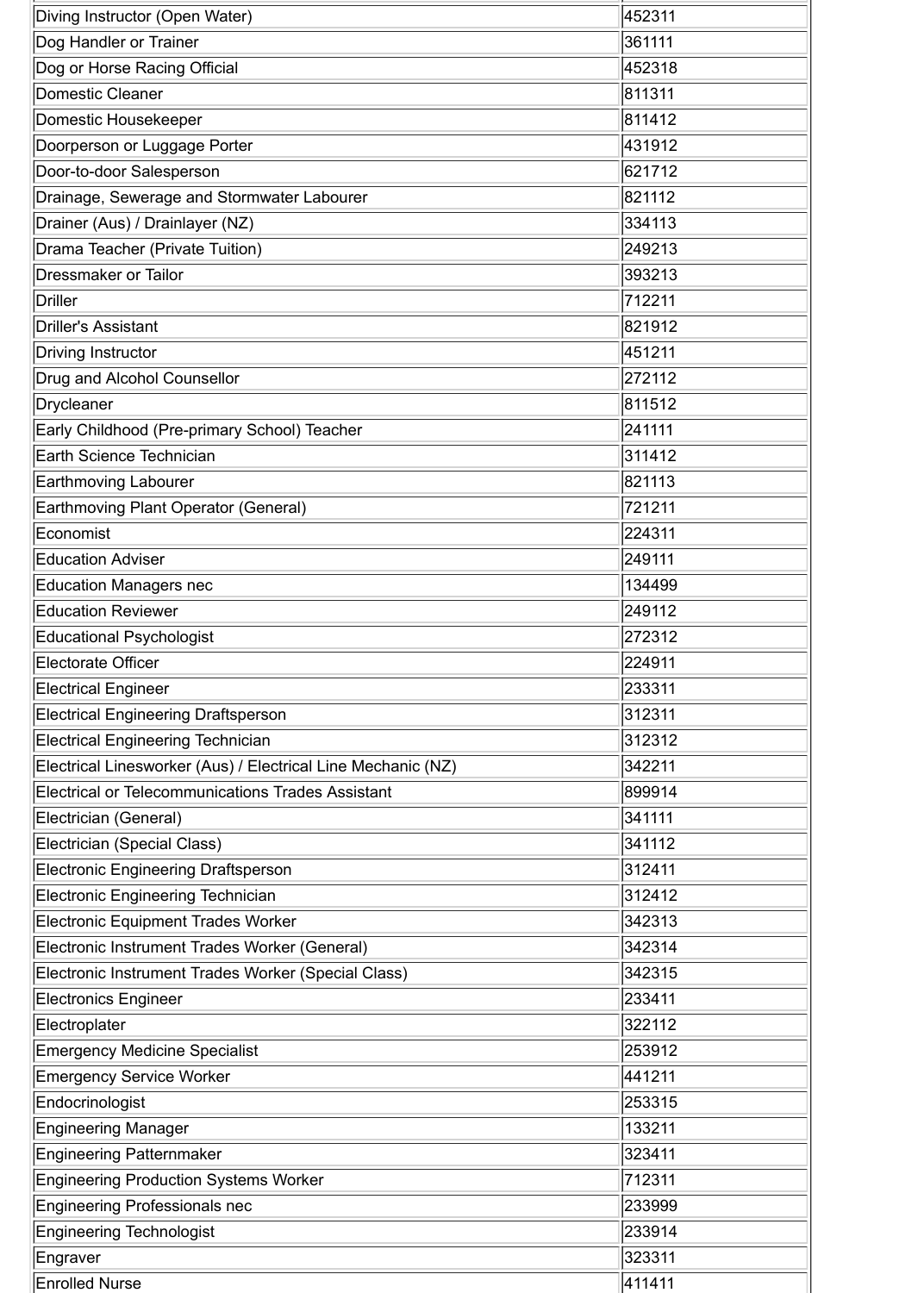| <b>Entertainer or Variety Artist</b>            | 211113 |
|-------------------------------------------------|--------|
| <b>Environmental Consultant</b>                 | 234312 |
| <b>Environmental Engineer</b>                   | 233915 |
| <b>Environmental Health Officer</b>             | 251311 |
| <b>Environmental Manager</b>                    | 139912 |
| <b>Environmental Research Scientist</b>         | 234313 |
| <b>Environmental Scientists nec</b>             | 234399 |
| <b>Excavator Operator</b>                       | 721214 |
| <b>Exhaust and Muffler Fitter</b>               | 899413 |
| <b>External Auditor</b>                         | 221213 |
| <b>Fabric and Textile Factory Worker</b>        | 839914 |
| <b>Facilities Manager</b>                       | 149913 |
| <b>Factory Process Workers nec</b>              | 839999 |
| <b>Faculty Head</b>                             | 134411 |
| <b>Family and Marriage Counsellor</b>           | 272113 |
| <b>Family Day Care Worker</b>                   | 421112 |
| <b>Family Support Worker</b>                    | 411713 |
| Farm, Forestry and Garden Workers nec           | 841999 |
| Farrier                                         | 322113 |
| <b>Fashion Designer</b>                         | 232311 |
| <b>Fast Food Cook</b>                           | 851111 |
| Fencer                                          | 821311 |
| <b>Fibrous Plasterer</b>                        | 333211 |
| <b>Filing or Registry Clerk</b>                 | 561311 |
| Film and Video Editor                           | 212314 |
| Film, Television, Radio and Stage Directors nec | 212399 |
| <b>Finance Broker</b>                           | 222112 |
| <b>Finance Manager</b>                          | 132211 |
| <b>Financial Brokers nec</b>                    | 222199 |
| <b>Financial Dealers nec</b>                    | 222299 |
| <b>Financial Institution Branch Manager</b>     | 149914 |
| <b>Financial Investment Adviser</b>             | 222311 |
| <b>Financial Investment Manager</b>             | 222312 |
| <b>Financial Market Dealer</b>                  | 222211 |
| <b>Fire Fighter</b>                             | 441212 |
| <b>Fisheries Officer</b>                        | 311311 |
| <b>Fishing Guide</b>                            | 452212 |
| <b>Fishing Hand</b>                             | 899212 |
| <b>Fitness Centre Manager</b>                   | 149112 |
| <b>Fitness Instructor</b>                       | 452111 |
| <b>Fitter (General)</b>                         | 323211 |
| <b>Fitter and Turner</b>                        | 323212 |
| Fitter-Welder                                   | 323213 |
| <b>Fleet Manager</b>                            | 149411 |
| <b>Flight Attendant</b>                         | 451711 |
| <b>Floor Finisher</b>                           | 332111 |
| Florist                                         | 362111 |
| <b>Flower Grower</b>                            | 121212 |
| <b>Flying Instructor</b>                        | 231113 |
| Food and Drink Factory Workers nec              | 831199 |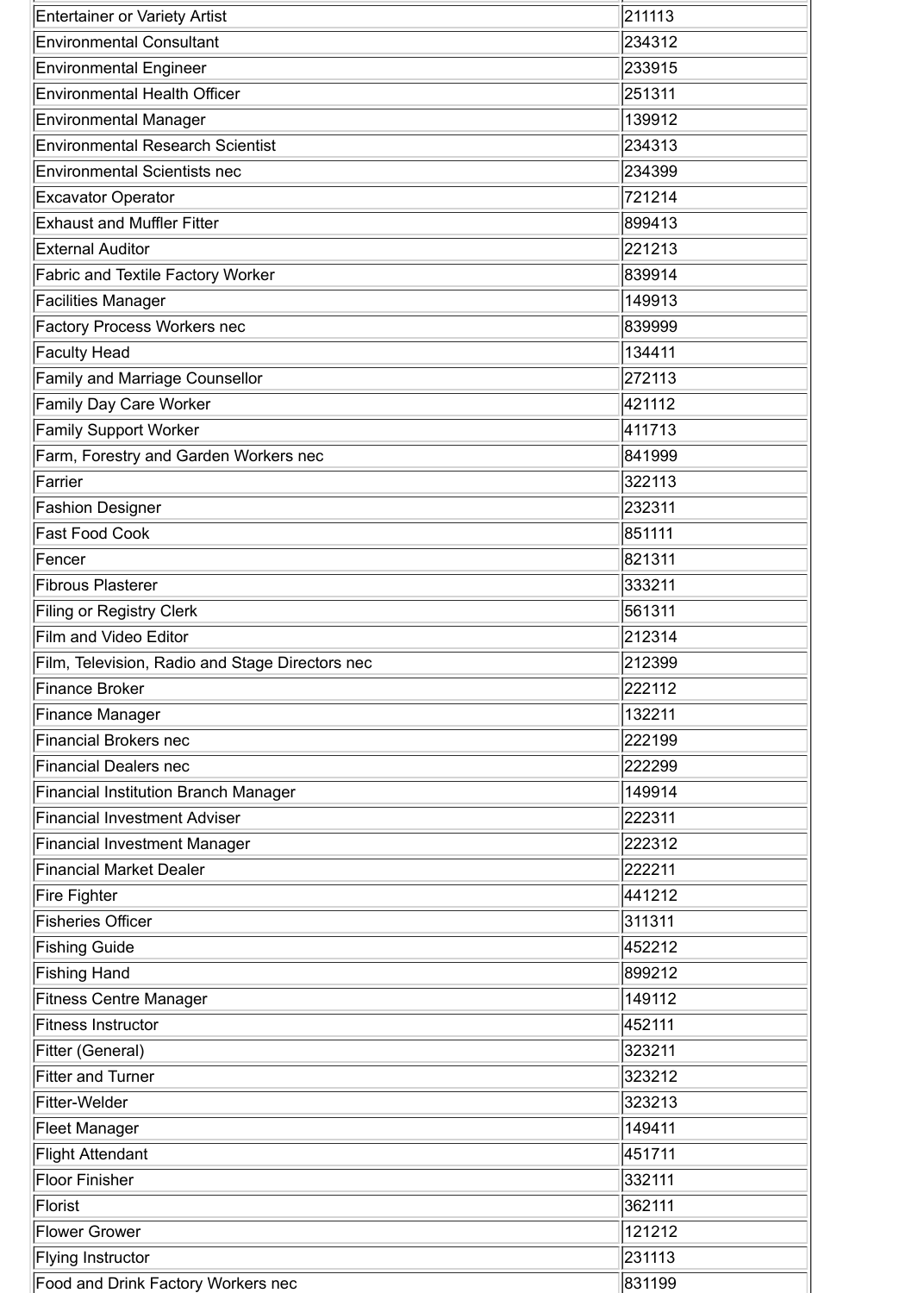| <b>Food Technologist</b>                                                  | 234212 |
|---------------------------------------------------------------------------|--------|
| <b>Food Trades Assistants nec</b>                                         | 851299 |
| Footballer                                                                | 452411 |
| <b>Footwear Factory Worker</b>                                            | 839915 |
| <b>Footwear Production Machine Operator</b>                               | 711711 |
| Forester (Aus) / Forest Scientist (NZ)                                    | 234113 |
| <b>Forestry Worker</b>                                                    | 841311 |
| <b>Forklift Driver</b>                                                    | 721311 |
| Freight Handler (Rail or Road)                                            | 891111 |
| Fruit and Vegetable Factory Worker                                        | 831115 |
| Fruit and Vegetable Packer                                                | 832113 |
| Fruit or Nut Farm Worker                                                  | 841211 |
| <b>Fruit or Nut Grower</b>                                                | 121213 |
| <b>Fruit or Nut Picker</b>                                                | 841212 |
| <b>Funeral Director</b>                                                   | 451311 |
| <b>Funeral Workers nec</b>                                                | 451399 |
| <b>Furniture Finisher</b>                                                 | 394211 |
| <b>Furniture Removalist</b>                                               | 733113 |
| <b>Futures Trader</b>                                                     | 222212 |
| <b>Gallery or Museum Curator</b>                                          | 224212 |
| <b>Gallery or Museum Guide</b>                                            | 451411 |
| Gallery or Museum Technician                                              | 399311 |
| <b>Gaming Worker</b>                                                      | 431311 |
| Garden Labourer                                                           | 841411 |
| Gardener (General)                                                        | 362211 |
| <b>Gas or Petroleum Operator</b>                                          | 399212 |
| Gasfitter                                                                 | 334114 |
| Gastroenterologist                                                        | 253316 |
| <b>General Clerk</b>                                                      | 531111 |
| <b>General Medical Practitioner</b>                                       | 253111 |
| Geologist                                                                 | 234411 |
| Geophysicist                                                              | 234412 |
| <b>Geotechnical Engineer</b>                                              | 233212 |
| <b>Glass Processing Worker</b>                                            | 839916 |
| <b>Glass Production Machine Operator</b>                                  | 711113 |
| Glazier                                                                   | 333111 |
| <b>Goat Farmer</b>                                                        | 121315 |
| Golfer                                                                    | 452412 |
| <b>Grader Operator</b>                                                    | 721215 |
| <b>Grain Mill Worker</b>                                                  | 831116 |
| Grain, Oilseed or Pasture Farm Worker (Aus) / Field Crop Farm Worker (NZ) | 841213 |
| Grain, Oilseed or Pasture Grower (Aus) / Field Crop Grower (NZ)           | 121214 |
| <b>Grape Grower</b>                                                       | 121215 |
| <b>Graphic Designer</b>                                                   | 232411 |
| <b>Graphic Pre-press Trades Worker</b>                                    | 392211 |
| Greenkeeper                                                               | 362311 |
| Gunsmith                                                                  | 323312 |
| <b>Gymnastics Coach or Instructor</b>                                     | 452312 |
| Hair or Beauty Salon Assistant                                            | 451812 |
| Hair or Beauty Salon Manager                                              | 142114 |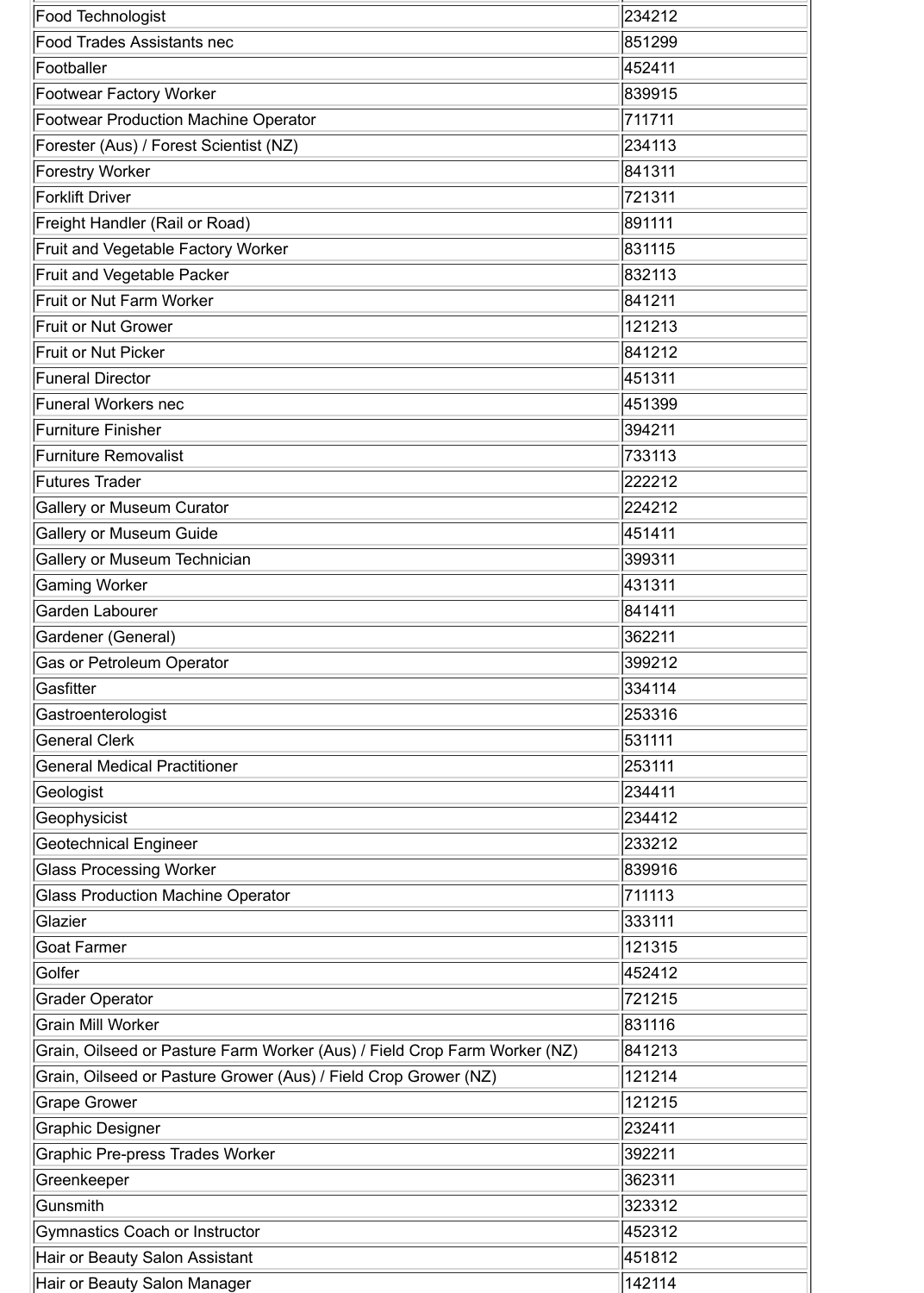| Hairdresser                                       | 391111 |
|---------------------------------------------------|--------|
| Handyperson                                       | 899311 |
| Hardware Technician                               | 313111 |
| Health and Welfare Services Managers nec          | 134299 |
| Health Diagnostic and Promotion Professionals nec | 251999 |
| <b>Health Information Manager</b>                 | 224213 |
| <b>Health Practice Manager</b>                    | 512211 |
| <b>Health Promotion Officer</b>                   | 251911 |
| <b>Helicopter Pilot</b>                           | 231114 |
| Hide and Skin Processing Machine Operator         | 711712 |
| <b>Hide and Skin Processing Worker</b>            | 839917 |
| <b>Historian</b>                                  | 272411 |
| Home Improvement Installer                        | 821412 |
| Homoeopath                                        | 252212 |
| <b>Horse Breeder</b>                              | 121316 |
| Horse Riding Coach or Instructor                  | 452313 |
| <b>Horse Trainer</b>                              | 361112 |
| Horticultural Nursery Assistant                   | 841412 |
| <b>Hospital Orderly</b>                           | 423311 |
| <b>Hospital Pharmacist</b>                        | 251511 |
| <b>Hospitality Workers nec</b>                    | 431999 |
| Hospitality, Retail and Service Managers nec      | 149999 |
| Hostel Parent                                     | 423412 |
| Hotel or Motel Manager                            | 141311 |
| <b>Hotel or Motel Receptionist</b>                | 542113 |
| <b>Hotel Service Manager</b>                      | 431411 |
| Human Resource Adviser                            | 223111 |
| Human Resource Clerk                              | 599411 |
| Human Resource Manager                            | 132311 |
| Hunter-Trapper                                    | 841911 |
| <b>Hunting Guide</b>                              | 452213 |
| <b>ICT Account Manager</b>                        | 225211 |
| <b>ICT Business Analyst</b>                       | 261111 |
| <b>ICT Business Development Manager</b>           | 225212 |
| <b>ICT Customer Support Officer</b>               | 313112 |
| <b>ICT Managers nec</b>                           | 135199 |
| <b>ICT Project Manager</b>                        | 135112 |
| <b>ICT Quality Assurance Engineer</b>             | 263211 |
| <b>ICT Sales Assistant</b>                        | 621211 |
| <b>ICT Sales Representative</b>                   | 225213 |
| <b>ICT Security Specialist</b>                    | 262112 |
| <b>ICT Support and Test Engineers nec</b>         | 263299 |
| <b>ICT Support Engineer</b>                       | 263212 |
| <b>ICT Support Technicians nec</b>                | 313199 |
| <b>ICT Systems Test Engineer</b>                  | 263213 |
| <b>ICT Trainer</b>                                | 223211 |
| Illustrator                                       | 232412 |
| Immigration Officer                               | 599512 |
| Importer or Exporter                              | 133311 |
| Import-Export Clerk                               | 591212 |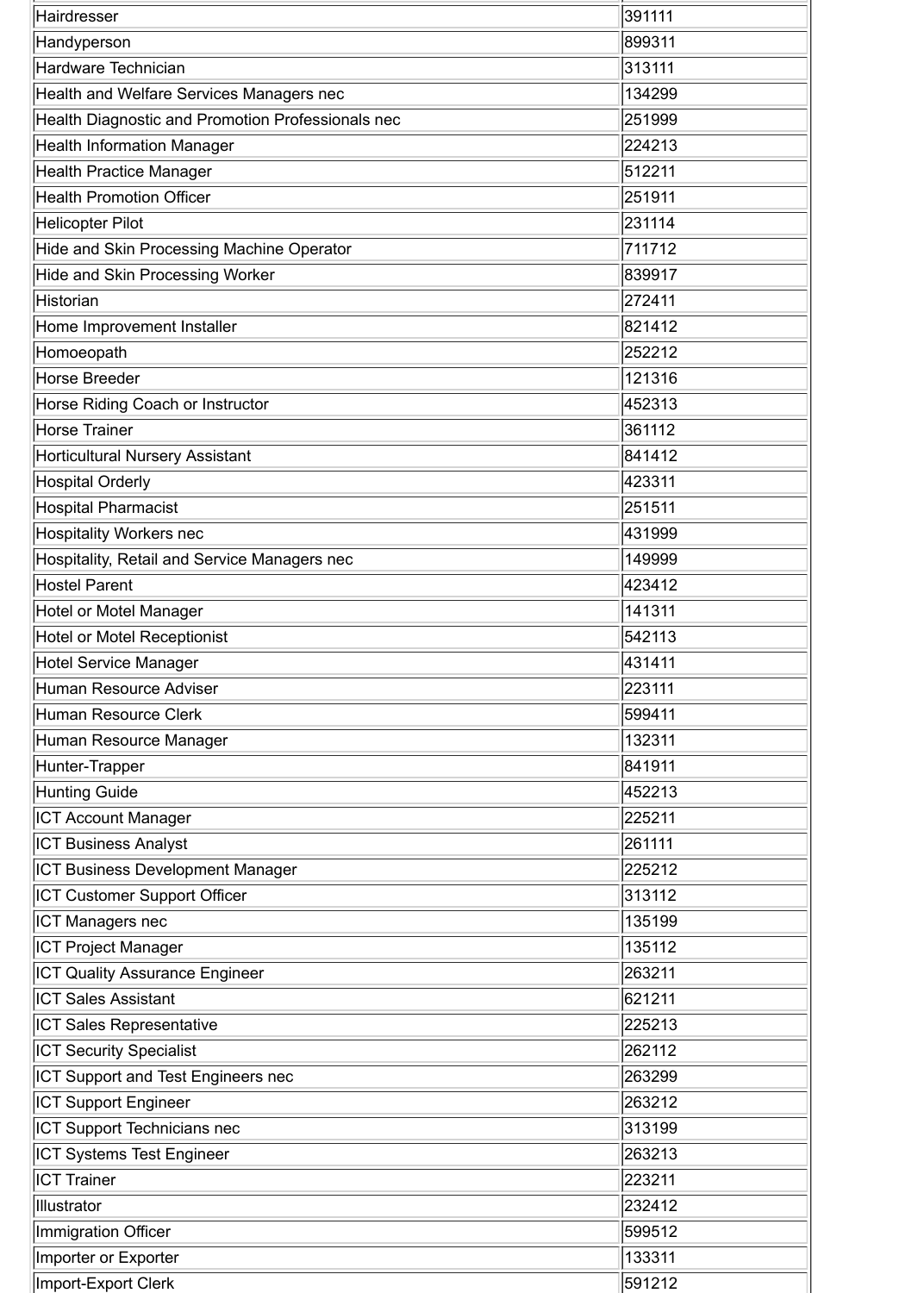| <b>Industrial Designer</b>                                          | 232312           |
|---------------------------------------------------------------------|------------------|
| Industrial Engineer                                                 | 233511           |
| Industrial Pharmacist                                               | 251512           |
| Industrial Spraypainter                                             | 711211           |
| Information and Organisation Professionals nec                      | 224999           |
| <b>Inquiry Clerk</b>                                                | 541211           |
| Inspectors and Regulatory Officers nec                              | 599599           |
| <b>Insurance Agent</b>                                              | 611211           |
| <b>Insurance Broker</b>                                             | 222113           |
| <b>Insurance Consultant</b>                                         | 552312           |
| Insurance Investigator                                              | 599611           |
| Insurance Loss Adjuster                                             | 599612           |
| <b>Insurance Risk Surveyor</b>                                      | 599613           |
| <b>Integration Aide</b>                                             | 422112           |
| Intelligence Officer                                                | 224411           |
| Intensive Care Ambulance Paramedic (Aus) / Ambulance Paramedic (NZ) | 411112           |
| <b>Intensive Care Specialist</b>                                    | 253317           |
| <b>Interior Decorator</b>                                           | 399912           |
| <b>Interior Designer</b>                                            | 232511           |
| <b>Internal Auditor</b>                                             | 221214           |
| Internal Medicine Specialists nec                                   | 253399           |
| Interpreter                                                         | 272412           |
| <b>Ironer or Presser</b>                                            | 811513           |
| <b>Jeweller</b>                                                     | 399411           |
| Jewellery Designer                                                  | 232313           |
| Jockey                                                              | 452413           |
| Joiner                                                              | 331213           |
| Journalists and Other Writers nec                                   | 212499           |
| Judge                                                               | 271211           |
| Judicial and Other Legal Professionals nec                          | 271299           |
| Kaiako Kohanga Reo (Maori Language Nest Teacher)                    | 241112           |
| Kaiako Kura Kaupapa Maori (Maori-medium Primary School Teacher)     | 241211           |
| Kaiawhina (Hauora) (Maori Health Assistant)                         | 411512           |
| Kaiawhina Kohanga Reo (Maori Language Nest Assistant)               | 422113           |
| Kaiawhina Kura Kaupapa Maori (Maori-medium School Assistant)        | 422114           |
| Kitchenhand                                                         | 851311           |
| Knitting Machine Operator                                           | 711713           |
| <b>Laboratory Manager</b>                                           | 139913           |
| Labourers nec                                                       | 899999           |
| Lagger                                                              | 821913           |
|                                                                     |                  |
| <b>Land Economist</b>                                               | 224511           |
|                                                                     |                  |
| Landscape Architect                                                 | 232112           |
| Landscape Gardener                                                  | 362213           |
| Laundry Worker (General)                                            | 811511           |
| Law Clerk                                                           | 599214           |
| Leaflet or Newspaper Deliverer                                      | 899915           |
| Leather Goods Maker                                                 | 393112           |
| Legal Executive<br><b>Legal Secretary</b>                           | 599112<br>521212 |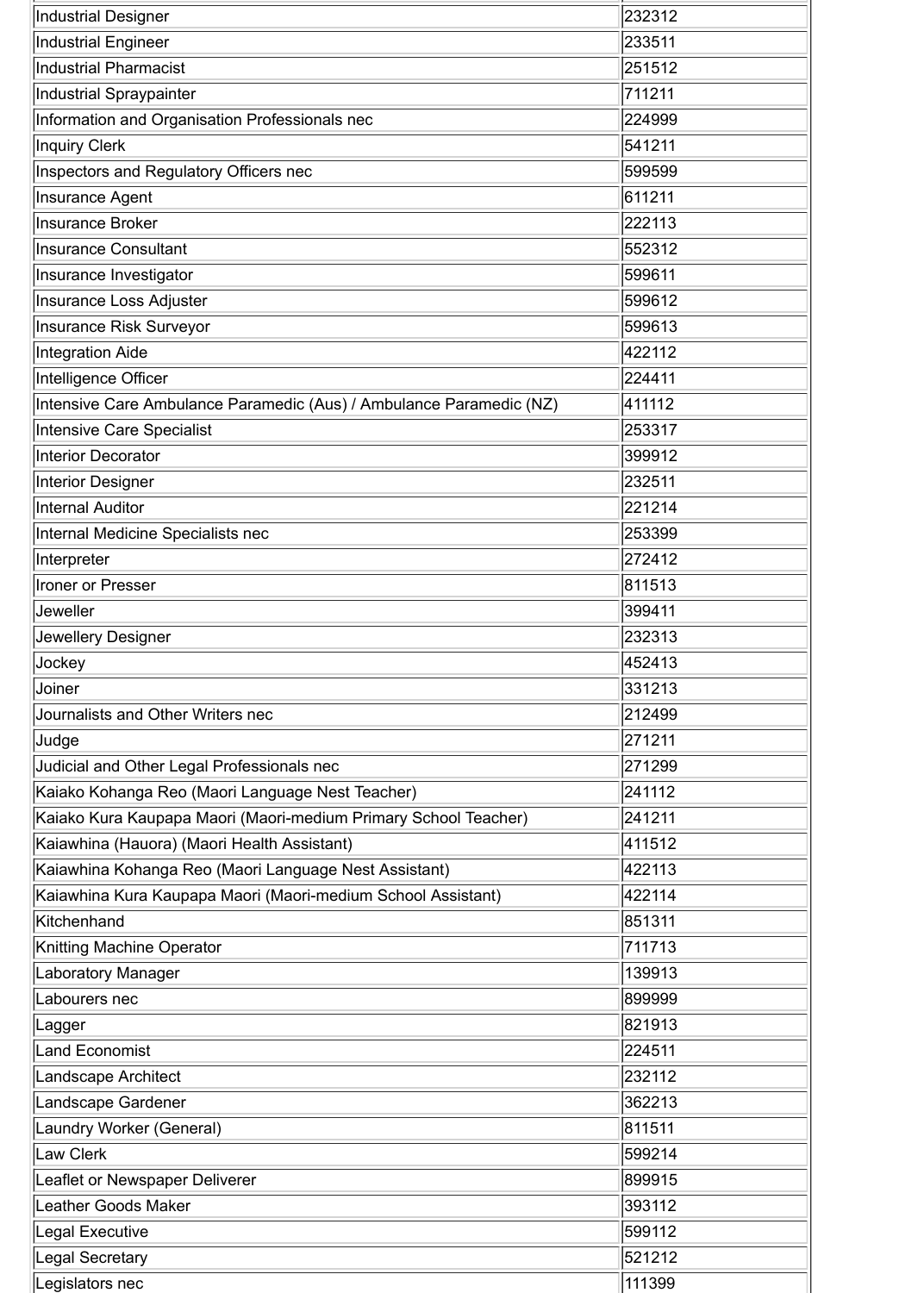| Liaison Officer                                           | 224912 |
|-----------------------------------------------------------|--------|
| Librarian                                                 | 224611 |
| Library Assistant                                         | 599711 |
| Library Technician                                        | 399312 |
| <b>Licensed Club Manager</b>                              | 141411 |
| Life Science Technician                                   | 311413 |
| Life Scientist (General)                                  | 234511 |
| Life Scientists nec                                       | 234599 |
| Lifeguard                                                 | 452414 |
| Lift Mechanic                                             | 341113 |
| Light Technician                                          | 399513 |
| Linemarker                                                | 721912 |
| Livestock Farm Workers nec                                | 841599 |
| <b>Livestock Farmers nec</b>                              | 121399 |
| Loader Operator                                           | 721216 |
| <b>Local Government Legislator</b>                        | 111311 |
| Locksmith                                                 | 323313 |
| Logging Assistant                                         | 841312 |
| <b>Logging Plant Operator</b>                             | 721112 |
| Machine Operators nec                                     | 711999 |
| <b>Machine Shorthand Reporter</b>                         | 532112 |
| Magistrate                                                | 271212 |
| Mail Clerk                                                | 561411 |
| Maintenance Planner                                       | 312911 |
| Make Up Artist                                            | 399514 |
| Management Accountant                                     | 221112 |
| Management Consultant                                     | 224711 |
| Manufacturer                                              | 133411 |
| Marine Biologist                                          | 234516 |
| Marine Transport Professionals nec                        | 231299 |
| Market Research Analyst                                   | 225112 |
| <b>Marketing Specialist</b>                               | 225113 |
| Massage Therapist                                         | 411611 |
| Master Fisher                                             | 231211 |
| Materials Engineer                                        | 233112 |
| Materials Recycler                                        | 621911 |
| Mathematician                                             | 224112 |
| <b>Meat Boner and Slicer</b>                              | 831211 |
| Meat Inspector                                            | 311312 |
| Meat Packer                                               | 832114 |
| <b>Meat Process Worker</b>                                | 831311 |
| Mechanical Engineer                                       | 233512 |
| Mechanical Engineering Draftsperson                       | 312511 |
| Mechanical Engineering Technician                         | 312512 |
| Mechanic's Assistant                                      | 899916 |
| Media Producer (excluding Video)                          | 212112 |
| Medical Administrator (Aus) / Medical Superintendent (NZ) | 134211 |
| Medical Diagnostic Radiographer                           | 251211 |
| <b>Medical Laboratory Scientist</b>                       | 234611 |
| Medical Laboratory Technician                             | 311213 |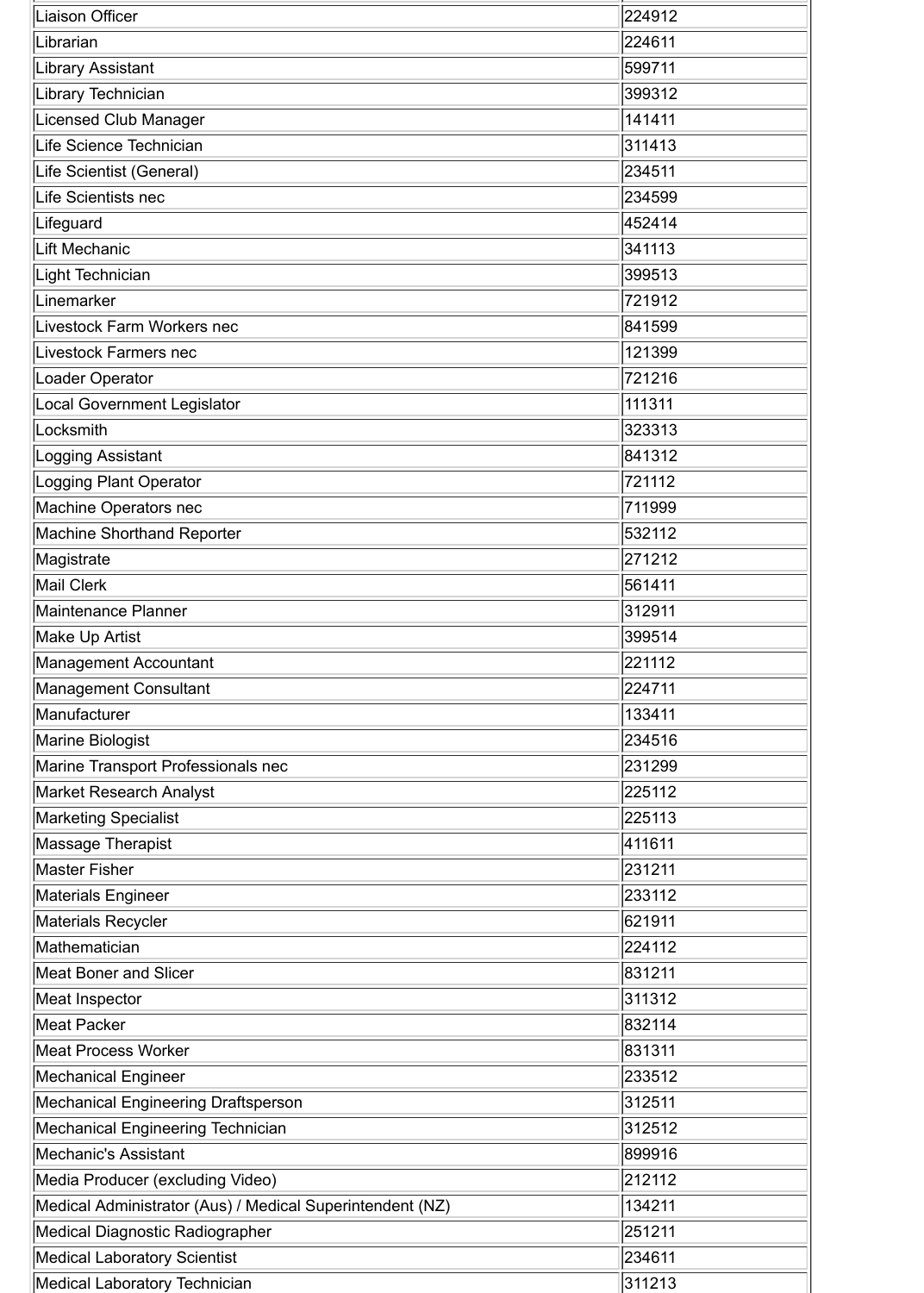| Medical Practitioners nec                                                 | 253999 |
|---------------------------------------------------------------------------|--------|
| <b>Medical Radiation Therapist</b>                                        | 251212 |
| <b>Medical Receptionist</b>                                               | 542114 |
| <b>Medical Technicians nec</b>                                            | 311299 |
| Member of Parliament                                                      | 111312 |
| <b>Metal Casting Trades Worker</b>                                        | 322114 |
| <b>Metal Engineering Process Worker</b>                                   | 839111 |
| <b>Metal Fabricator</b>                                                   | 322311 |
| Metal Fitters and Machinists nec                                          | 323299 |
| Metal Machinist (First Class)                                             | 323214 |
| Metal Polisher                                                            | 322115 |
| Metallurgical or Materials Technician                                     | 312912 |
| Metallurgist                                                              | 234912 |
| Meteorologist                                                             | 234913 |
| Meter Reader                                                              | 561912 |
| Microbiologist                                                            | 234517 |
| Middle School Teacher (Aus) / Intermediate School Teacher (NZ)            | 241311 |
| Midwife                                                                   | 254111 |
| Migration Agent (Aus) / Immigration Consultant (NZ)                       | 224913 |
| Mine Deputy                                                               | 312913 |
| <b>Miner</b>                                                              | 712212 |
| Mining Engineer (excluding Petroleum)                                     | 233611 |
| Mining Support Worker                                                     | 821914 |
| Minister of Religion                                                      | 272211 |
| Mixed Crop and Livestock Farm Worker                                      | 841611 |
| Mixed Crop and Livestock Farmer                                           | 121411 |
| Mixed Crop Farmer                                                         | 121216 |
| Mixed Livestock Farm Worker                                               | 841513 |
| Mixed Livestock Farmer                                                    | 121317 |
| Mobile Plant Operators nec                                                | 721999 |
| Model                                                                     | 639111 |
| <b>Money Market Clerk</b>                                                 | 552313 |
| <b>Mothercraft Nurse</b>                                                  | 411412 |
| <b>Motion Picture Projectionist</b>                                       | 711912 |
| Motor Mechanic (General)                                                  | 321211 |
| Motor Vehicle Licence Examiner                                            | 599513 |
| Motor Vehicle or Caravan Salesperson                                      | 621311 |
| Motor Vehicle Parts and Accessories Fitter (General)                      | 899411 |
| Motor Vehicle Parts Interpreter (Aus) / Automotive Parts Salesperson (NZ) | 621312 |
| Motorcycle Mechanic                                                       | 321213 |
| Mountain or Glacier Guide                                                 | 452214 |
| Multimedia Designer                                                       | 232413 |
| Multimedia Specialist                                                     | 261211 |
| Music Director                                                            | 211212 |
| Music Professionals nec                                                   | 211299 |
| Music Teacher (Private Tuition)                                           | 249214 |
| Musical Instrument Maker or Repairer                                      | 399515 |
| Musician (Instrumental)                                                   | 211213 |
| Nanny                                                                     | 421113 |
| Natural and Physical Science Professionals nec                            | 234999 |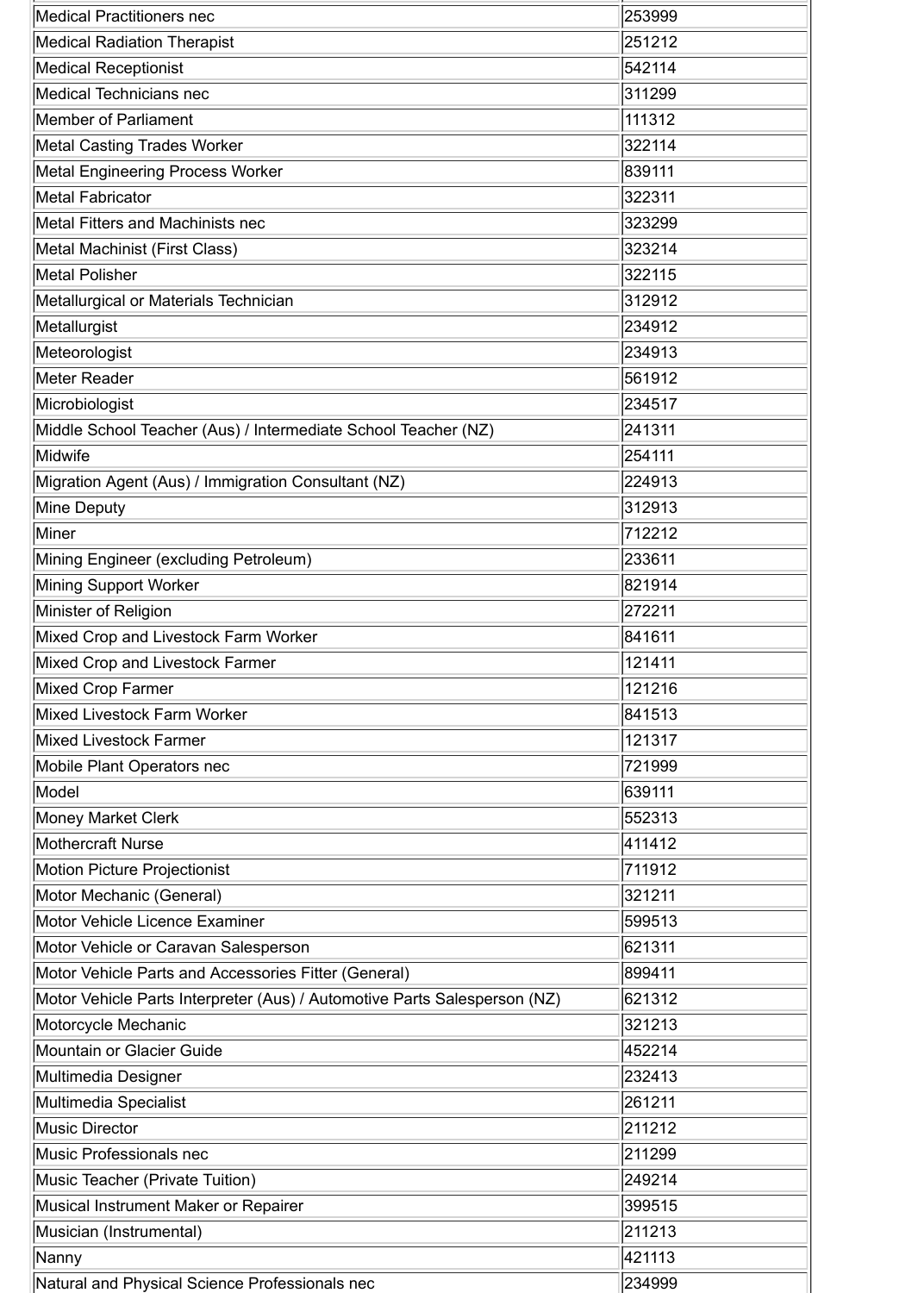| Natural Remedy Consultant                                     | 451511           |
|---------------------------------------------------------------|------------------|
| Naturopath                                                    | 252213           |
| Naval Architect (Aus) / Marine Designer (NZ)                  | 233916           |
| Network Administrator                                         | 263112           |
| Network Analyst                                               | 263113           |
| Neurologist                                                   | 253318           |
| Neurosurgeon                                                  | 253513           |
| Newspaper or Periodical Editor                                | 212412           |
| Noxious Weeds and Pest Inspector                              | 599514           |
| Nuclear Medicine Technologist                                 | 251213           |
| Nurse Educator                                                | 254211           |
| Nurse Manager                                                 | 254311           |
| <b>Nurse Practitioner</b>                                     | 254411           |
| Nurse Researcher                                              | 254212           |
| Nurseryperson                                                 | 362411           |
| <b>Nursing Clinical Director</b>                              | 134212           |
| <b>Nursing Support Worker</b>                                 | 423312           |
| Obstetrician and Gynaecologist                                | 253913           |
| Occupational Health and Safety Adviser                        | 251312           |
| <b>Occupational Therapist</b>                                 | 252411           |
| <b>Office Cashier</b>                                         | 631112           |
| Office Manager                                                | 512111           |
| <b>Operating Theatre Technician</b>                           | 311214           |
| Ophthalmologist                                               | 253914           |
| Optical Dispenser (Aus) / Dispensing Optician (NZ)            | 399913           |
| <b>Optical Mechanic</b>                                       | 399914           |
| Optometrist                                                   | 251411           |
| Order Clerk                                                   | 591111           |
| Organisation and Methods Analyst                              | 224712           |
| Organisational Psychologist                                   | 272313           |
| <b>Orthopaedic Surgeon</b>                                    | 253514           |
| Orthoptist                                                    | 251412           |
| <b>Orthotist or Prosthetist</b>                               | 251912           |
| Osteopath                                                     | 252112           |
| <b>Other Sales Support Worker</b>                             | 639911           |
| Other Sports Coach or Instructor                              | 452317           |
| Other Sports Official                                         | 452323           |
| Otorhinolaryngologist                                         | 253515           |
| Out of School Hours Care Worker                               | 421114           |
| Outdoor Adventure Guides nec                                  | 452299           |
| Outdoor Adventure Instructor                                  | 452215           |
| Packers nec                                                   | 832199           |
| Paediatric Surgeon                                            | 253516           |
| Paediatrician                                                 | 253321           |
| Painter (Visual Arts)                                         | 211411           |
| <b>Painting Trades Worker</b>                                 | 332211           |
| Panelbeater                                                   |                  |
|                                                               |                  |
|                                                               | 324111           |
| Paper and Pulp Mill Operator                                  | 712916           |
| Paper and Pulp Mill Worker<br>Paper Products Machine Operator | 839411<br>711311 |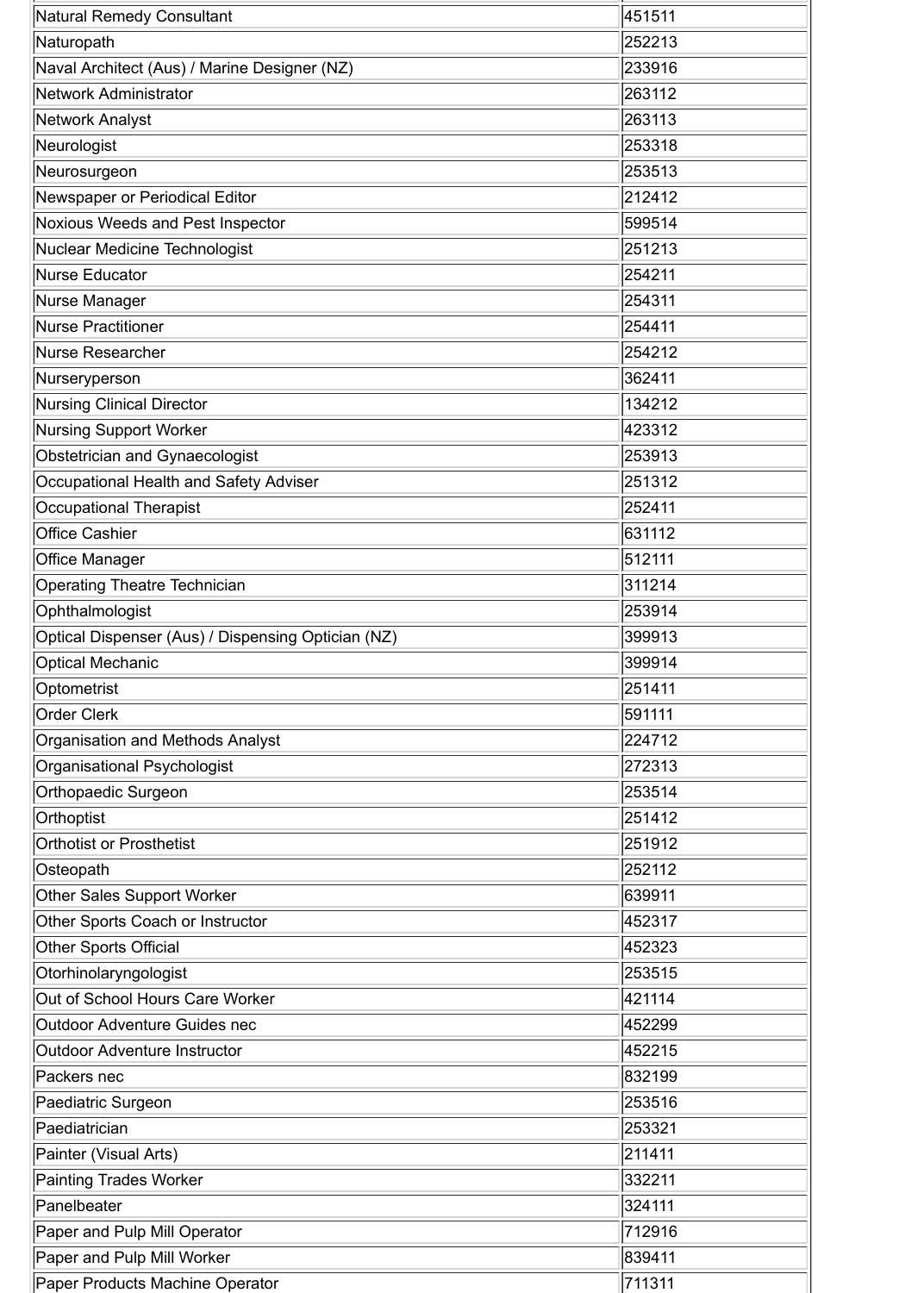| Park Ranger                                                            | 234314 |
|------------------------------------------------------------------------|--------|
| Parking Inspector                                                      | 561913 |
| Parole or Probation Officer                                            | 411714 |
| Passenger Coach Driver                                                 | 731213 |
| Pastrycook                                                             | 351112 |
| Pastrycook's Assistant                                                 | 851211 |
| <b>Patents Examiner</b>                                                | 224914 |
| Pathologist                                                            | 253915 |
| Paving and Surfacing Labourer                                          | 821511 |
| <b>Paving Plant Operator</b>                                           | 721913 |
| <b>Payroll Clerk</b>                                                   | 551311 |
| Performing Arts Technicians nec                                        | 399599 |
| <b>Personal Assistant</b>                                              | 521111 |
| <b>Personal Care Assistant</b>                                         | 423313 |
| <b>Personal Service Workers nec</b>                                    | 451899 |
| <b>Pest or Weed Controller</b>                                         | 841912 |
| Pet Groomer                                                            | 361113 |
| Petroleum Engineer                                                     | 233612 |
| <b>Pharmacy Sales Assistant</b>                                        | 621411 |
| <b>Pharmacy Technician</b>                                             | 311215 |
| Photographer                                                           | 211311 |
| Photographer's Assistant                                               | 399915 |
| Photographic Developer and Printer                                     | 711411 |
| Physicist                                                              | 234914 |
| Physiotherapist                                                        | 252511 |
| <b>Picture Framer</b>                                                  | 394212 |
| Pig Farmer                                                             | 121318 |
| Plastic and Reconstructive Surgeon                                     | 253517 |
| Plastic Cablemaking Machine Operator                                   | 711511 |
| Plastic Compounding and Reclamation Machine Operator                   | 711512 |
| Plastics and Rubber Production Machine Operators nec                   | 711599 |
| <b>Plastics Fabricator or Welder</b>                                   | 711513 |
| <b>Plastics Factory Worker</b>                                         | 839211 |
| Plastics Production Machine Operator (General)                         | 711514 |
| Plastics Technician                                                    | 399916 |
| Plumber (General)                                                      | 334111 |
| <b>Plumber's Assistant</b>                                             | 821114 |
| Plumbing Inspector                                                     | 312115 |
| Podiatrist                                                             | 252611 |
| Police Officer                                                         | 441312 |
| Policy Analyst                                                         | 224412 |
| Policy and Planning Manager                                            | 132411 |
| <b>Post Office Manager</b>                                             | 142115 |
| Postal Delivery Officer                                                | 561212 |
| Postal Sorting Officer                                                 | 561412 |
| <b>Potter or Ceramic Artist</b>                                        | 211412 |
| Pouako Kura Kaupapa Maori (Maori-medium Primary School Senior Teacher) | 241212 |
| <b>Poultry Farm Worker</b>                                             | 841514 |
| <b>Poultry Farmer</b>                                                  | 121321 |
|                                                                        |        |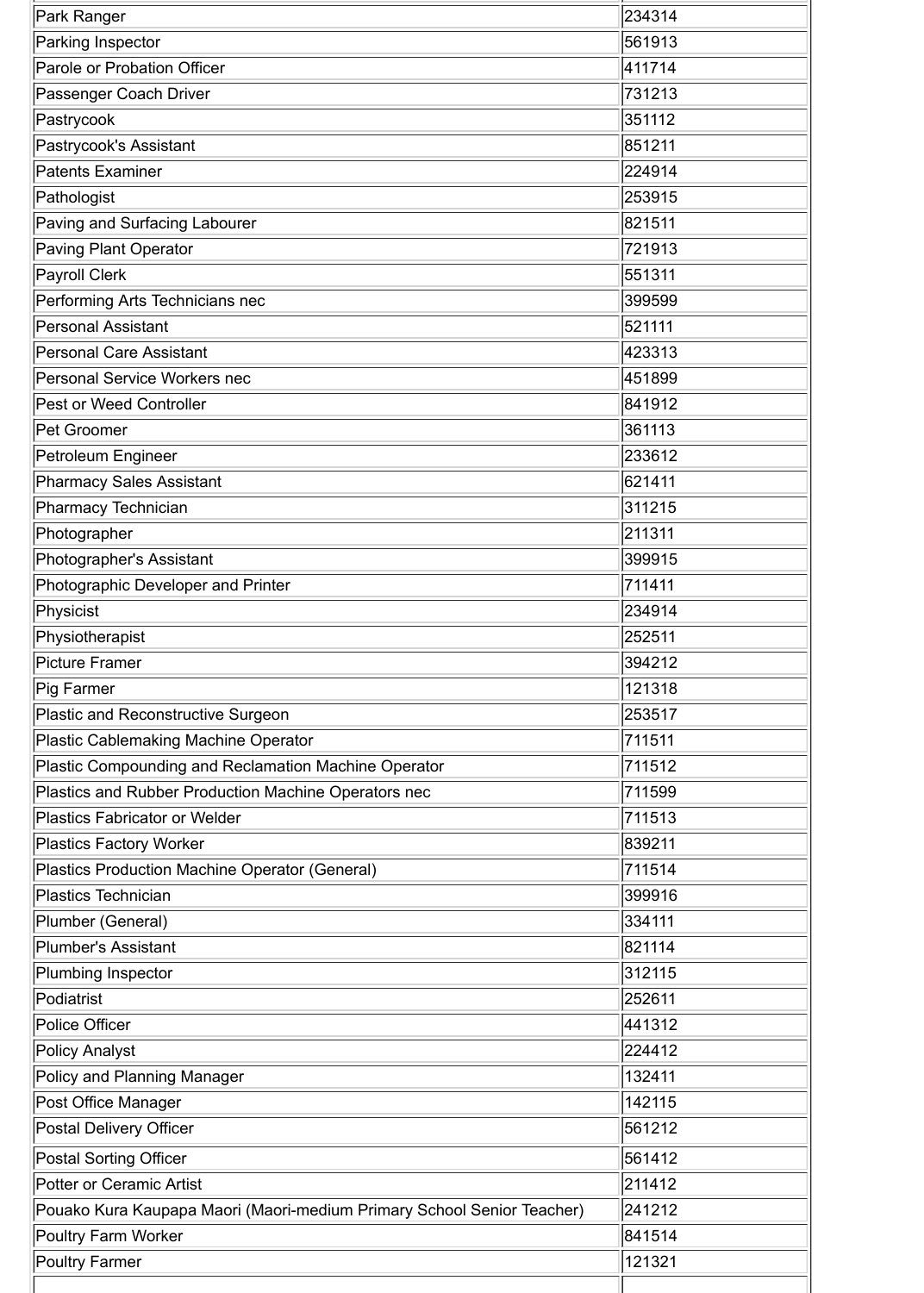| <b>Poultry Process Worker</b>                           | 831312 |
|---------------------------------------------------------|--------|
| <b>Power Generation Plant Operator</b>                  | 399213 |
| <b>Practice Managers nec</b>                            | 512299 |
| <b>Precision Instrument Maker and Repairer</b>          | 323314 |
| <b>Preschool Aide</b>                                   | 422115 |
| <b>Pressure Welder</b>                                  | 322312 |
| <b>Primary Health Organisation Manager</b>              | 134213 |
| Primary Products Inspectors nec                         | 311399 |
| <b>Primary School Teacher</b>                           | 241213 |
| <b>Print Journalist</b>                                 | 212413 |
| <b>Printer's Assistant</b>                              | 899511 |
| <b>Printing Machinist</b>                               | 392311 |
| <b>Printing Table Worker</b>                            | 899512 |
| <b>Prison Officer</b>                                   | 442111 |
| Private Investigator                                    | 442214 |
| <b>Private Tutors and Teachers nec</b>                  | 249299 |
| <b>Product Assembler</b>                                | 832211 |
| <b>Product Examiner</b>                                 | 839311 |
| <b>Product Grader</b>                                   | 839312 |
| <b>Product Tester</b>                                   | 839313 |
| Production Assistant (Film, Television, Radio or Stage) | 599912 |
| <b>Production Clerk</b>                                 | 591112 |
| <b>Production Manager (Forestry)</b>                    | 133511 |
| <b>Production Manager (Manufacturing)</b>               | 133512 |
| <b>Production Manager (Mining)</b>                      | 133513 |
| <b>Production or Plant Engineer</b>                     | 233513 |
| Program Director (Television or Radio)                  | 212315 |
| Program or Project Administrator                        | 511112 |
| <b>Project Builder</b>                                  | 133112 |
| <b>Proof Reader</b>                                     | 599913 |
| <b>Property Manager</b>                                 | 612112 |
| Psychiatrist                                            | 253411 |
| Psychologists nec                                       | 272399 |
| Psychotherapist                                         | 272314 |
| <b>Public Relations Professional</b>                    | 225311 |
| <b>Purchasing Officer</b>                               | 591113 |
| <b>Quality Assurance Manager</b>                        | 139914 |
| <b>Quantity Surveyor</b>                                | 233213 |
| <b>Quarantine Officer</b>                               | 311313 |
|                                                         | 899414 |
| <b>Radiator Fitter</b>                                  |        |
| Radio Despatcher                                        | 599914 |
| Radio Journalist                                        | 212414 |
| <b>Radio Presenter</b>                                  | 212113 |
| Radiocommunications Technician                          | 313211 |
| Radiologist                                             | 253916 |
| Railway Signal Operator                                 | 712917 |
| Railway Station Manager                                 | 149412 |
| Railway Track Plant Operator                            | 721914 |
| <b>Railway Track Worker</b>                             | 821611 |
|                                                         |        |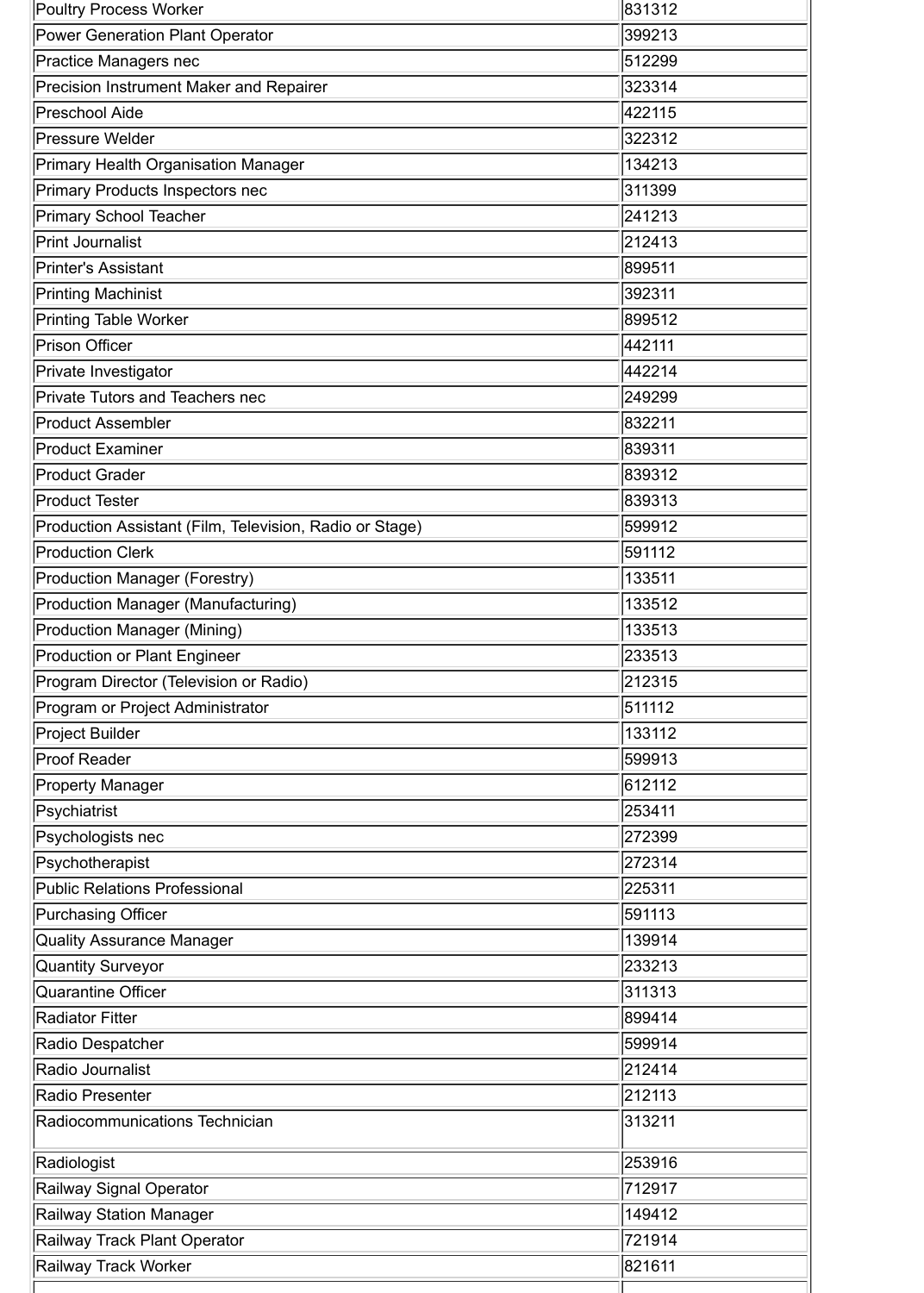| Railways Assistant                                                    | 899917 |
|-----------------------------------------------------------------------|--------|
| Real Estate Agency Principal (Aus) / Real Estate Agency Licensee (NZ) | 612113 |
| <b>Real Estate Agent</b>                                              | 612114 |
| <b>Real Estate Representative</b>                                     | 612115 |
| Receptionist (General)                                                | 542111 |
| <b>Records Manager</b>                                                | 224214 |
| Recreation Officer (Aus) / Recreation Coordinator (NZ)                | 272612 |
| <b>Recruitment Consultant</b>                                         | 223112 |
| <b>Recycling or Rubbish Collector</b>                                 | 899611 |
| Refuge Worker                                                         | 423413 |
| <b>Regional Education Manager</b>                                     | 134412 |
| Registered Nurse (Aged Care)                                          | 254412 |
| Registered Nurse (Child and Family Health)                            | 254413 |
| Registered Nurse (Community Health)                                   | 254414 |
| Registered Nurse (Critical Care and Emergency)                        | 254415 |
| Registered Nurse (Developmental Disability)                           | 254416 |
| Registered Nurse (Disability and Rehabilitation)                      | 254417 |
| Registered Nurse (Medical Practice)                                   | 254421 |
| <b>Registered Nurse (Medical)</b>                                     | 254418 |
| Registered Nurse (Mental Health)                                      | 254422 |
| Registered Nurse (Perioperative)                                      | 254423 |
| Registered Nurse (Surgical)                                           | 254424 |
| <b>Registered Nurses nec</b>                                          | 254499 |
| <b>Rehabilitation Counsellor</b>                                      | 272114 |
| Reinforced Plastic and Composite Production Worker                    | 711515 |
| <b>Renal Medicine Specialist</b>                                      | 253322 |
| <b>Rental Salesperson</b>                                             | 621912 |
| <b>Research and Development Manager</b>                               | 132511 |
| <b>Resident Medical Officer</b>                                       | 253112 |
| <b>Residential Care Officer</b>                                       | 411715 |
| <b>Retail Buyer</b>                                                   | 639211 |
| <b>Retail Loss Prevention Officer</b>                                 | 442215 |
|                                                                       | 142111 |
| Retail Manager (General)                                              |        |
| <b>Retail Pharmacist</b>                                              | 251513 |
| <b>Retail Supervisor</b>                                              | 621511 |
| Rheumatologist                                                        | 253323 |
| <b>Road Roller Operator</b>                                           | 721915 |
| <b>Roof Plumber</b>                                                   | 334115 |
| <b>Roof Tiler</b>                                                     | 333311 |
| <b>Rubber Factory Worker</b>                                          | 839212 |
| <b>Rubber Production Machine Operator</b>                             | 711516 |
| Safety Inspector                                                      | 312611 |
| Sail Maker                                                            | 393113 |
| Sales and Marketing Manager                                           | 131112 |
| <b>Sales Assistant (General)</b>                                      | 621111 |
| Sales Assistants and Salespersons nec                                 | 621999 |
| <b>Sales Clerk</b>                                                    | 591114 |
| <b>Sales Demonstrator</b>                                             | 639112 |
| Sales Representative (Building and Plumbing Supplies)                 | 611311 |
| Sales Representative (Business Services)                              | 611312 |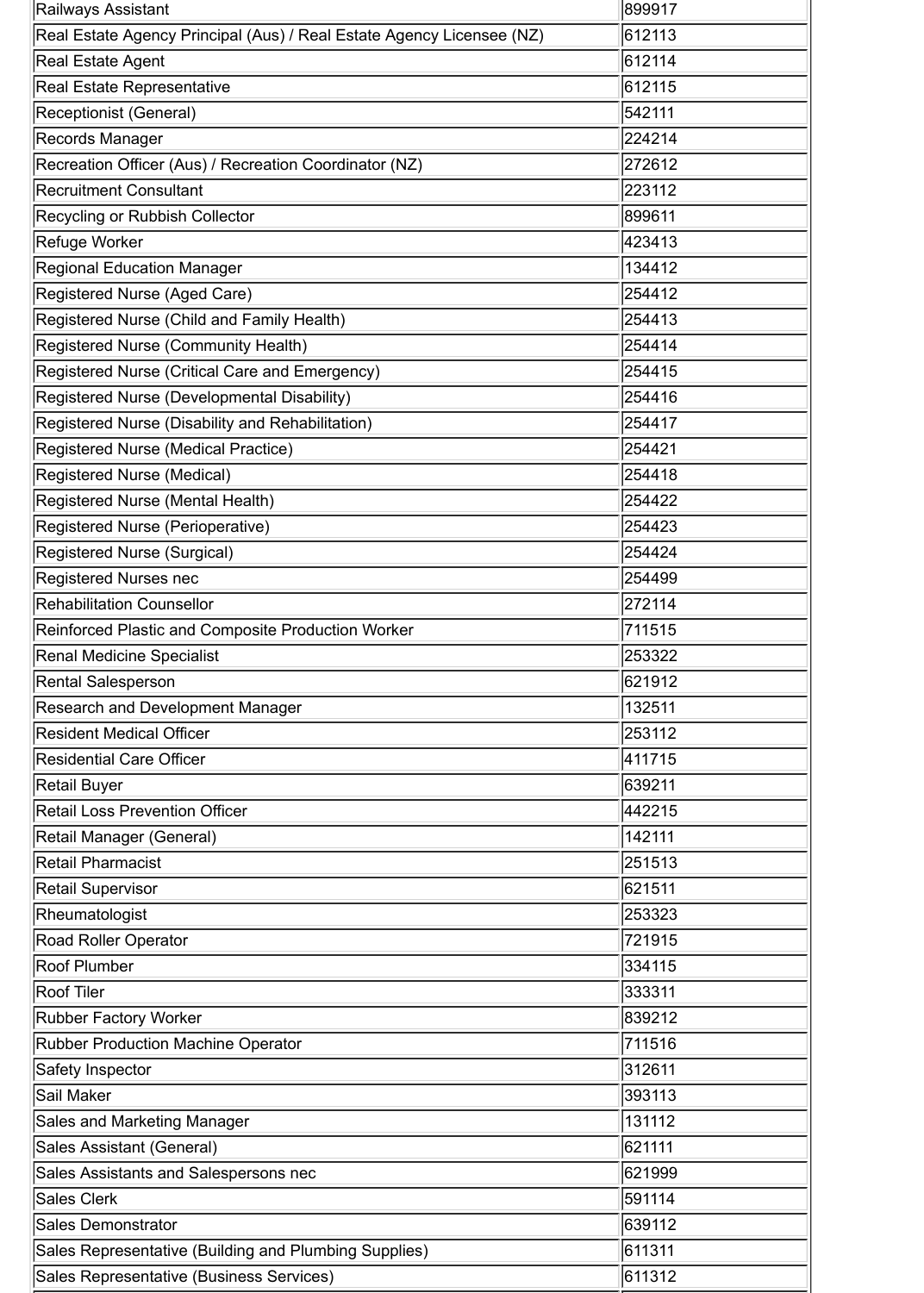| Sales Representative (Industrial Products)                 | 225411 |
|------------------------------------------------------------|--------|
| Sales Representative (Medical and Pharmaceutical Products) | 225412 |
| Sales Representative (Motor Vehicle Parts and Accessories) | 611313 |
| Sales Representative (Personal and Household Goods)        | 611314 |
| Sales Representatives nec                                  | 611399 |
| <b>Sand Blaster</b>                                        | 711913 |
| <b>Saw Maker and Repairer</b>                              | 323315 |
| Sawmill or Timber Yard Worker                              | 839412 |
| Scaffolder                                                 | 821712 |
| School Laboratory Technician                               | 311414 |
| <b>School Principal</b>                                    | 134311 |
| Science Technicians nec                                    | 311499 |
| <b>Screen Printer</b>                                      | 392112 |
| <b>Sculptor</b>                                            | 211413 |
| Seafood Packer                                             | 832115 |
| <b>Seafood Process Worker</b>                              | 831313 |
| <b>Secondary School Teacher</b>                            | 241411 |
| Secretary (General)                                        | 521211 |
| <b>Security Consultant</b>                                 | 442216 |
| <b>Security Officer</b>                                    | 442217 |
| Security Officers and Guards nec                           | 442299 |
| Senior Non-commissioned Defence Force Member               | 139211 |
| <b>Service Station Attendant</b>                           | 621611 |
| <b>Sewing Machinist</b>                                    | 711611 |
| <b>Sex Worker or Escort</b>                                | 451813 |
| <b>Shearer</b>                                             | 361211 |
| <b>Sheep Farm Worker</b>                                   | 841515 |
| <b>Sheep Farmer</b>                                        | 121322 |
| <b>Sheetmetal Trades Worker</b>                            | 322211 |
| <b>Shelf Filler</b>                                        | 891211 |
| <b>Ship's Engineer</b>                                     | 231212 |
| <b>Ship's Master</b>                                       | 231213 |
| Ship's Officer                                             | 231214 |
| <b>Ship's Surveyor</b>                                     | 231215 |
| Shipwright                                                 | 399112 |
| Shoemaker                                                  | 393114 |
| <b>Shot Firer</b>                                          | 712213 |
| <b>Sign Erector</b>                                        | 899918 |
| Signwriter                                                 | 399611 |
| Singer                                                     | 211214 |
| Slaughterer                                                | 831212 |
| Small Engine Mechanic                                      | 321214 |
| <b>Small Offset Printer</b>                                | 392312 |
| Snowsport Instructor                                       | 452314 |
| Social Professionals nec                                   | 272499 |
| <b>Social Security Assessor</b>                            | 599515 |
| Social Worker                                              | 272511 |
| Software and Applications Programmers nec                  | 261399 |
| Software Engineer                                          | 261313 |
|                                                            |        |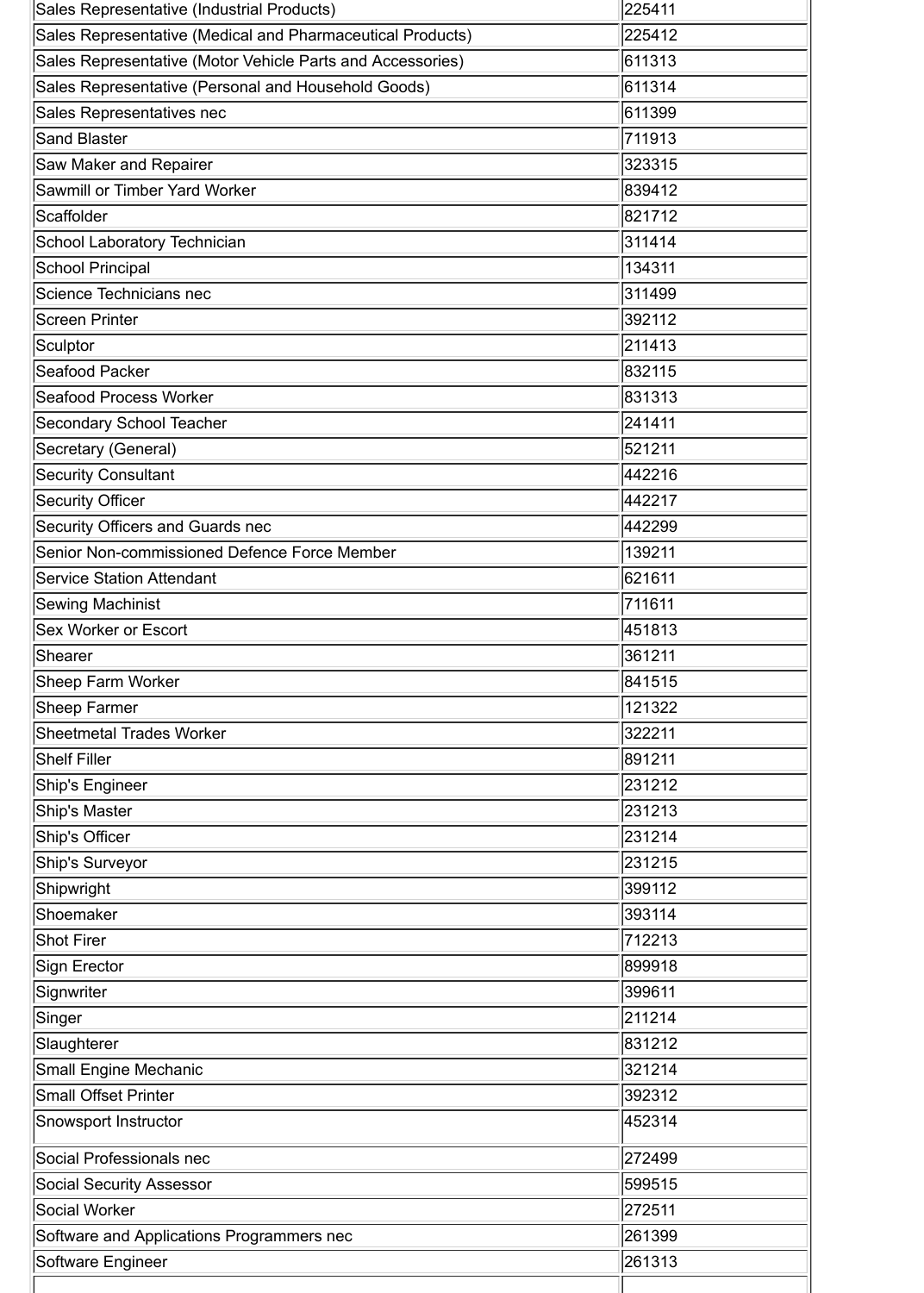| Solicitor                                                 | 271311 |
|-----------------------------------------------------------|--------|
| Solid Plasterer                                           | 333212 |
| Sonographer                                               | 251214 |
| Sound Technician                                          | 399516 |
| Special Education Teachers nec                            | 241599 |
| <b>Special Needs Teacher</b>                              | 241511 |
| Specialist Managers nec                                   | 139999 |
| Specialist Physician (General Medicine)                   | 253311 |
| Speech Pathologist (Aus) / Speech Language Therapist (NZ) | 252712 |
| Sports Administrator                                      | 139915 |
| Sports Centre Manager                                     | 149113 |
| <b>Sports Development Officer</b>                         | 452321 |
| Sports Umpire                                             | 452322 |
| Sportspersons nec                                         | 452499 |
| Stablehand                                                | 841516 |
| Stage Manager                                             | 212316 |
| <b>Stationary Plant Operators nec</b>                     | 712999 |
| <b>Statistical Clerk</b>                                  | 552314 |
| Statistician                                              | 224113 |
| <b>Steel Fixer</b>                                        | 821713 |
| <b>Sterilisation Technician</b>                           | 711914 |
| <b>Stock and Station Agent</b>                            | 611112 |
| <b>Stock Clerk</b>                                        | 591115 |
| <b>Stockbroking Dealer</b>                                | 222213 |
| <b>Stone Processing Machine Operator</b>                  | 711114 |
| Stonemason                                                | 331112 |
| Storeperson                                               | 741111 |
| <b>Street Vendor</b>                                      | 621713 |
| <b>Streetsweeper Operator</b>                             | 721916 |
| <b>Structural Engineer</b>                                | 233214 |
| <b>Structural Steel Erector</b>                           | 821714 |
| <b>Student Counsellor</b>                                 | 272115 |
| Sugar Cane Grower                                         | 121217 |
| Sugar Mill Worker                                         | 831117 |
| Supply and Distribution Manager                           | 133611 |
| Surgeon (General)                                         | 253511 |
| Survey Interviewer                                        | 561511 |
| Surveying or Cartographic Technician                      | 312116 |
| Surveyor                                                  | 232212 |
| Surveyor's Assistant                                      | 821915 |
| Swimming Coach or Instructor                              | 452315 |
| <b>Switchboard Operator</b>                               | 561611 |
| <b>Systems Administrator</b>                              | 262113 |
| <b>Systems Analyst</b>                                    | 261112 |
| Tanker Driver                                             | 733114 |
| <b>Taxation Accountant</b>                                | 221113 |
| <b>Taxation Inspector</b>                                 | 599516 |
| Taxi Driver                                               | 731112 |
| Teacher of English to Speakers of Other Languages         | 249311 |
|                                                           |        |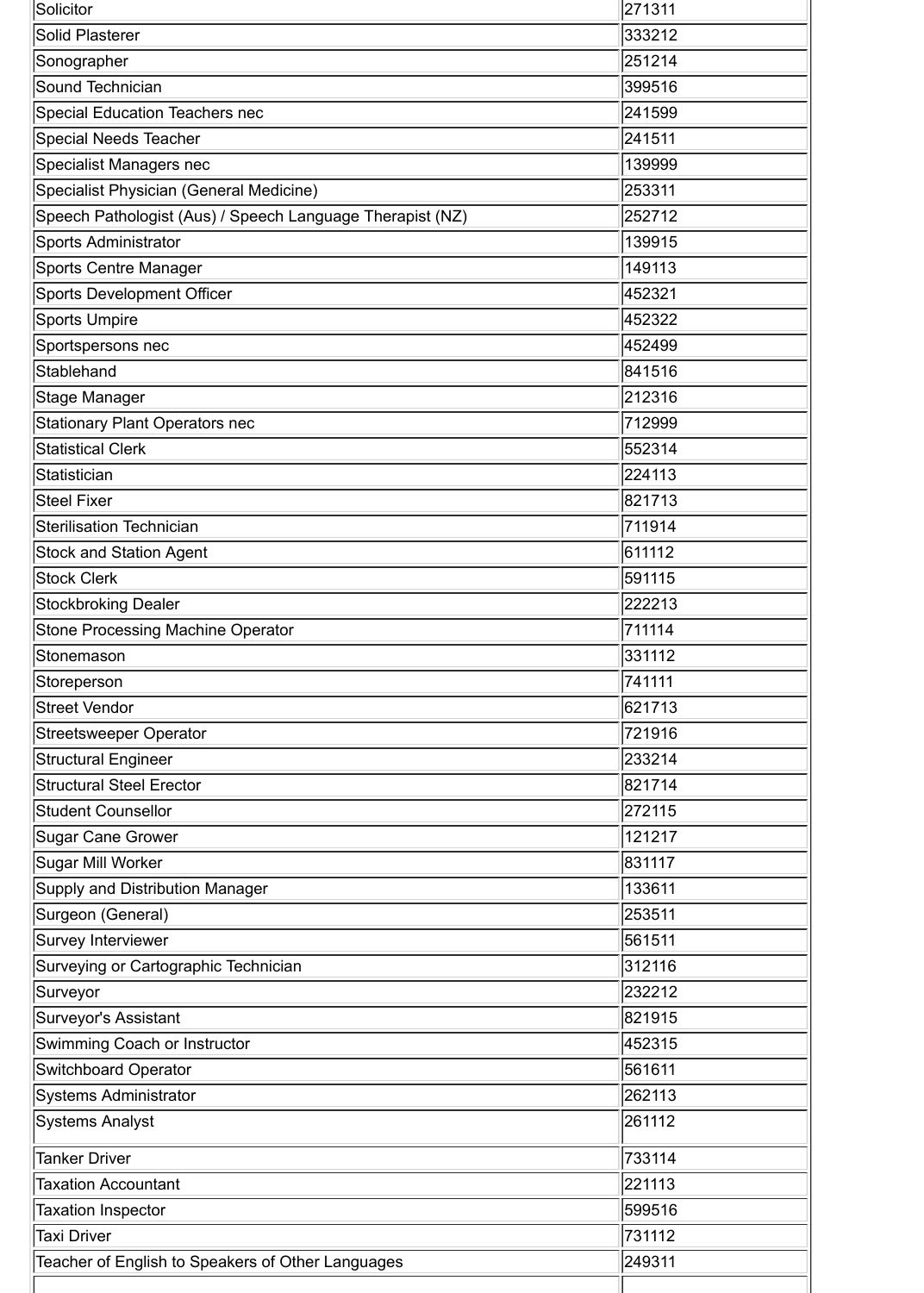| Teacher of the Hearing Impaired                                              | 241512 |
|------------------------------------------------------------------------------|--------|
| Teacher of the Sight Impaired                                                | 241513 |
| <b>Teachers' Aide</b>                                                        | 422116 |
| <b>Technical Cable Jointer</b>                                               | 342212 |
| <b>Technical Director</b>                                                    | 212317 |
| <b>Technical Sales Representatives nec</b>                                   | 225499 |
| <b>Technical Writer</b>                                                      | 212415 |
| <b>Technicians and Trades Workers nec</b>                                    | 399999 |
| <b>Telecommunications Cable Jointer</b>                                      | 342412 |
| <b>Telecommunications Engineer</b>                                           | 263311 |
| <b>Telecommunications Field Engineer</b>                                     | 313212 |
| Telecommunications Linesworker (Aus) / Telecommunications Line Mechanic (NZ) | 342413 |
| <b>Telecommunications Network Engineer</b>                                   | 263312 |
| <b>Telecommunications Network Planner</b>                                    | 313213 |
| Telecommunications Technical Officer or Technologist                         | 313214 |
| <b>Telecommunications Technician</b>                                         | 342414 |
| <b>Telemarketer</b>                                                          | 639311 |
| <b>Telephone Betting Clerk</b>                                               | 561113 |
| <b>Television Equipment Operator</b>                                         | 399517 |
| <b>Television Journalist</b>                                                 | 212416 |
| <b>Television Presenter</b>                                                  | 212114 |
| Tennis Coach                                                                 | 452316 |
| Textile and Footwear Production Machine Operators nec                        | 711799 |
| Textile Dyeing and Finishing Machine Operator                                | 711714 |
| Textile, Clothing and Footwear Mechanic                                      | 323215 |
| <b>Therapy Aide</b>                                                          | 423314 |
| <b>Thoracic Medicine Specialist</b>                                          | 253324 |
| <b>Ticket Collector or Usher</b>                                             | 899921 |
| <b>Ticket Seller</b>                                                         | 639411 |
| <b>Toolmaker</b>                                                             | 323412 |
| <b>Tour Guide</b>                                                            | 451412 |
| <b>Tourist Information Officer</b>                                           | 451611 |
| <b>Tow Truck Driver</b>                                                      | 733115 |
| <b>Traditional Chinese Medicine Practitioner</b>                             | 252214 |
| <b>Traditional Maori Health Practitioner</b>                                 | 252215 |
| <b>Train Controller</b>                                                      | 712918 |
| <b>Train Driver</b>                                                          | 731311 |
| Train Examiner                                                               | 599517 |
| <b>Training and Development Professional</b>                                 | 223311 |
| <b>Tram Driver</b>                                                           | 731312 |
| <b>Translator</b>                                                            | 272413 |
| <b>Transport Company Manager</b>                                             | 149413 |
|                                                                              | 639412 |
| <b>Transport Conductor</b>                                                   |        |
| <b>Transport Engineer</b>                                                    | 233215 |
| <b>Transport Operations Inspector</b>                                        | 599518 |
| <b>Travel Agency Manager</b>                                                 | 142116 |
| <b>Travel Attendants nec</b>                                                 | 451799 |
| <b>Travel Consultant</b>                                                     | 451612 |
| <b>Tree Faller</b>                                                           | 841313 |
| <b>Trekking Guide</b>                                                        | 452216 |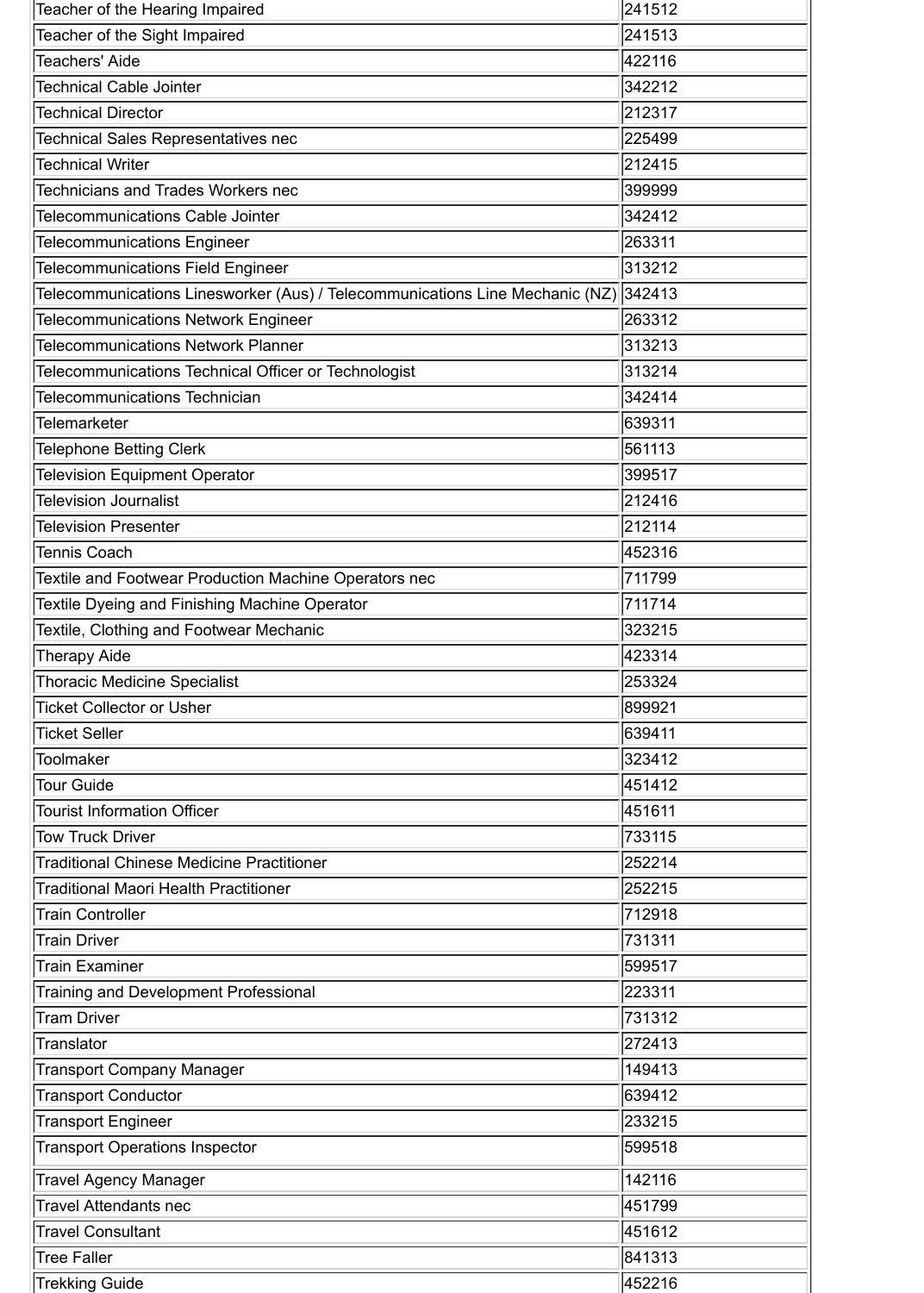| <b>Tribunal Member</b>                                        | 271213 |
|---------------------------------------------------------------|--------|
| <b>Trolley Collector</b>                                      | 899922 |
| Truck Driver (General)                                        | 733111 |
| <b>Truck Driver's Offsider</b>                                | 891112 |
| Trust Officer                                                 | 599215 |
| Turf Grower                                                   | 121218 |
| Tyre Fitter                                                   | 899415 |
| University Lecturer                                           | 242111 |
| University Tutor                                              | 242112 |
| Upholsterer                                                   | 393311 |
| <b>Urban and Regional Planner</b>                             | 232611 |
| Urologist                                                     | 253518 |
| Valuer                                                        | 224512 |
| Vascular Surgeon                                              | 253521 |
| Vegetable Farm Worker (Aus) / Market Garden Worker (NZ)       | 841214 |
| Vegetable Grower (Aus) / Market Gardener (NZ)                 | 121221 |
| Vegetable Picker                                              | 841215 |
| Vehicle Body Builder                                          | 324211 |
| Vehicle Painter                                               | 324311 |
| Vehicle Trimmer                                               | 324212 |
| Vending Machine Attendant                                     | 899711 |
| Veterinarian                                                  | 234711 |
| Veterinary Nurse                                              | 361311 |
| <b>Video Producer</b>                                         | 212318 |
| Vineyard Worker                                               | 841216 |
| Visual Arts and Crafts Professionals nec                      | 211499 |
| Visual Merchandiser                                           | 639511 |
| Vocational Education Teacher (Aus) / Polytechnic Teacher (NZ) | 242211 |
| Waiter                                                        | 431511 |
| <b>Wall and Floor Tiler</b>                                   | 333411 |
| <b>Warehouse Administrator</b>                                | 591116 |
| <b>Waste Water or Water Plant Operator</b>                    | 712921 |
| Watch and Clock Maker and Repairer                            | 323316 |
| Water Inspector                                               | 599521 |
| Waterside Worker                                              | 891113 |
| <b>Weaving Machine Operator</b>                               | 711715 |
| <b>Web Administrator</b>                                      | 313113 |
| Web Designer                                                  | 232414 |
| <b>Web Developer</b>                                          | 261212 |
| <b>Weighbridge Operator</b>                                   | 712922 |
| <b>Weight Loss Consultant</b>                                 | 451512 |
| Welder (First Class) (Aus) / Welder (NZ)                      | 322313 |
| <b>Welfare Centre Manager</b>                                 | 134214 |
| <b>Welfare Worker</b>                                         | 272613 |
| <b>Whitewater Rafting Guide</b>                               | 452217 |
| Wholesaler                                                    | 133312 |
| Window Cleaner                                                | 811612 |
| Wine Maker                                                    | 234213 |
| <b>Winery Cellar Hand</b>                                     | 831118 |
|                                                               |        |